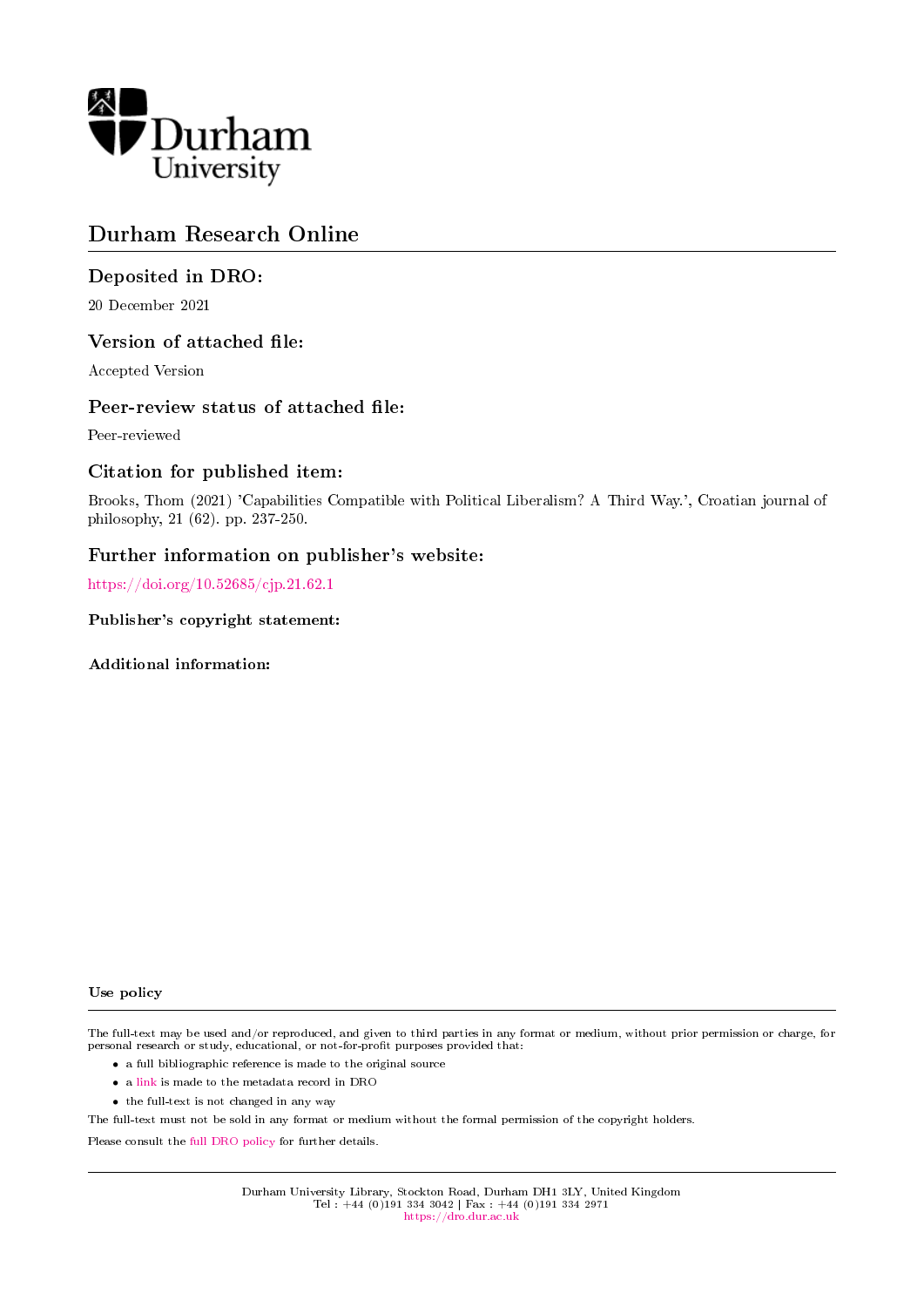# **Are Capabilities Compatible with Political Liberalism? A Third Way[1](#page-1-0)**

### **Introduction**

It is striking that the leading proponents of the capabilities approach – Amartya Sen and Martha Nussbaum – each see their distinctive approach as compatible with John Rawls's political liberalism and not as an alternative to it.<sup>[2](#page-1-1)</sup> Interestingly, both Sen and Nussbaum each see the compatibility of capabilities with political liberalism in very different ways. While Sen argues that his view of capabilities are best incorporated within Rawls's primary goods, Nussbaum claims that her different view of capabilities are better understood as forming part of an overlapping consensus.

This article considers Rawls's political liberalism and these different views on capabilities claim to locate themselves as a part of political liberalism in very different ways. It is argued that neither of these two models is successful and, instead, a new third option is more promising that lies between them. My claim is that Nussbaum's approach fits better with political liberalism, but only in the place that Sen locates for his own approach. Sen and Nussbaum are correct to highlight the compatible of the capabilities approach with political liberalism, but not about how or where either find these two compatible. Instead, uniting capabilities and political liberalism is only possible through this new, third way which Rawls and they have overlooked.

<span id="page-1-0"></span> $1$  This essay is written in British spelling and grammar (spelling color as 'colour' and using single quotes instead of double quotations).

<span id="page-1-1"></span><sup>&</sup>lt;sup>2</sup> While Amartya Sen speaks of his capability approach and Nussbaum of her capabilities approach, I will use 'capabilities approach' to capture them both unless otherwise noted.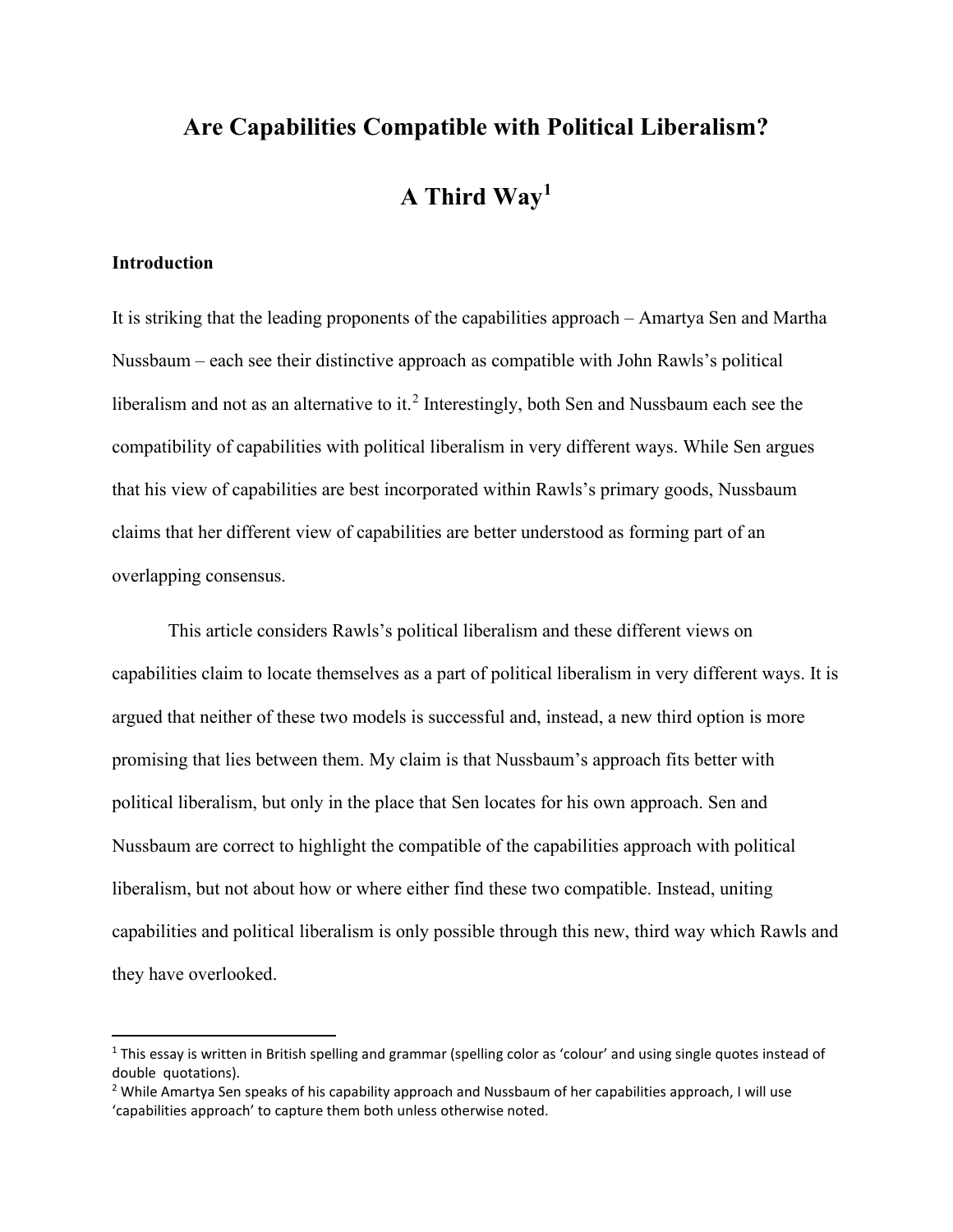The structure of my argument is as follows. I begin by describing Rawls's political liberalism before proceeding to discuss how Sen believed his capability approach is compatible with it. I then explain Nussbaum's arguments about how her approach is compatible with Rawls's political liberalism. The final section critically examines their claims and argues for a new third way bringing together elements from each showing why this different view is more compelling and overcomes objections that Rawls has about the relationship between political liberalism and capabilities.

### **Political liberalism**

John Rawls came to believe that his *A Theory of Justice* suffered from a 'serious problem' concerning political stability.<sup>[3](#page-2-0)</sup> He recognized that citizens are deeply divided by reasonable and potentially incompatible religious, philosophical or moral comprehensive doctrines.<sup>[4](#page-2-1)</sup> This 'fact of reasonable pluralism' about the 'reasonable comprehensive doctrines' that citizens have is neither exceptional nor rare, but an inescapable and ineliminable fact about democratic societies.<sup>[5](#page-2-2)</sup> We cannot wish our reasonable differences away.

Reasonable pluralism presents a potential threat to political stability because if citizens are to be free and equal – as Rawls presupposes – their reasonable disagreement about preferences for different and opposing comprehensive doctrines can undermine political stability

<span id="page-2-0"></span><sup>3</sup> John Rawls, *Political Liberalism*, paperback (New York: Columbia University Press, 1996): xviii, see xxvii, 3-4.

<span id="page-2-1"></span><sup>4</sup> See John Rawls, *Justice as Fairness: A Restatement*, ed. Erin Kelly (Cambridge: Harvard University Press, 2001): 193 and Rawls, *Political Liberalism*, 13, 168. Rawls's political liberalism rejects our taking account of unreasonable comprehensive doctrines. I will use 'reasonable comprehensive doctrines' and 'comprehensive doctrines' interchangeably.

<span id="page-2-2"></span><sup>5</sup> See John Rawls, 'The Idea of Public Reason Revisited' in *The Law of Peoples* (Cambridge: Harvard University Press, 1999): 131; Rawls, *Justice as Fairness*, 3-4, 33-34, 36, 40, 84 and Rawls, *Political Liberalism*, 24-25n227, 63-64, 129, 140, 144, 147-48, 172.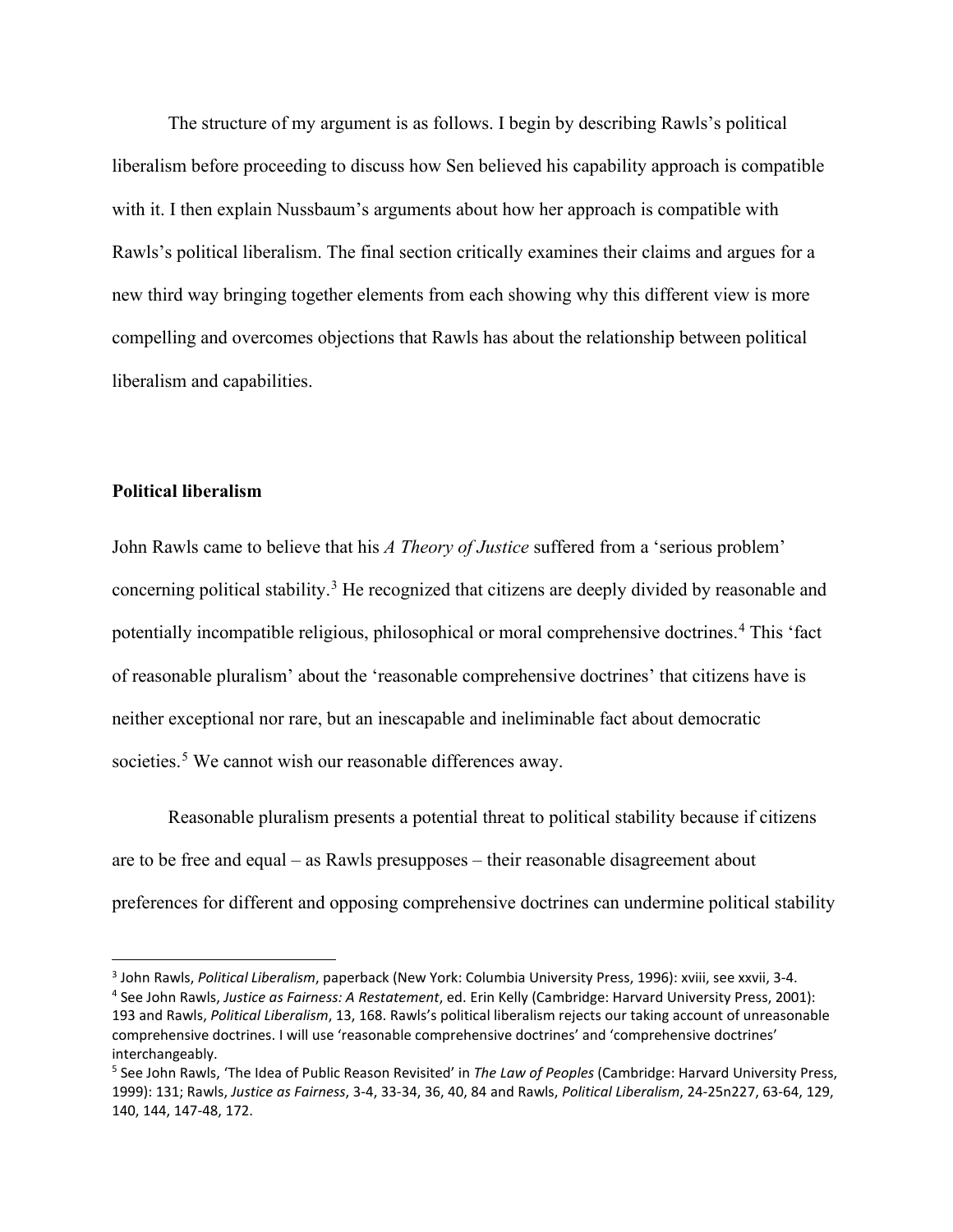over time. This creates a problem for how political stability may be possible without denying the equality of citizens. Rawls formulates the challenge like this: 'How is it possible that deeply opposed though reasonable comprehensive doctrines may live together and all affirm the political conception of a constitutional regime? What is the structure and content of a political conception that can gain the support of such an overlapping consensus?'[6](#page-3-0)

For Rawls, disagreement about comprehensive doctrines matters. The public can be divided about whether their political community should support policies like capital punishment or criminalizing euthanasia without exception from the comprehensive doctrines they endorse.<sup>[7](#page-3-1)</sup> Rawls's political liberalism respect the equality of citizens by forbidding our prioritizing any one comprehensive doctrine over others. Otherwise, the doctrines held by some citizens would have a privileged political status above the doctrines held by others – and their equality would be respected. This creates the need to find some way to strike this delicate and potentially complex balance.

Rawls argues that it is a fact that different citizens will endorse a range of different reasonable comprehensive doctrines. This fact of reasonable pluralism poses a threat to political stability over time requires a solution – otherwise, political stability over time will be very difficult, if not impossible, to maintain. Rawls argues that citizens must have a way to determine political judgements acceptable to all while treating all reasonable comprehensive doctrines on an equal footing to respect the equality of citizens. He says:

<span id="page-3-0"></span><sup>6</sup> Rawls, *Political Liberalism*, xx, see 47.

<span id="page-3-1"></span> $7$  For example, on capital punishment see [anonymized].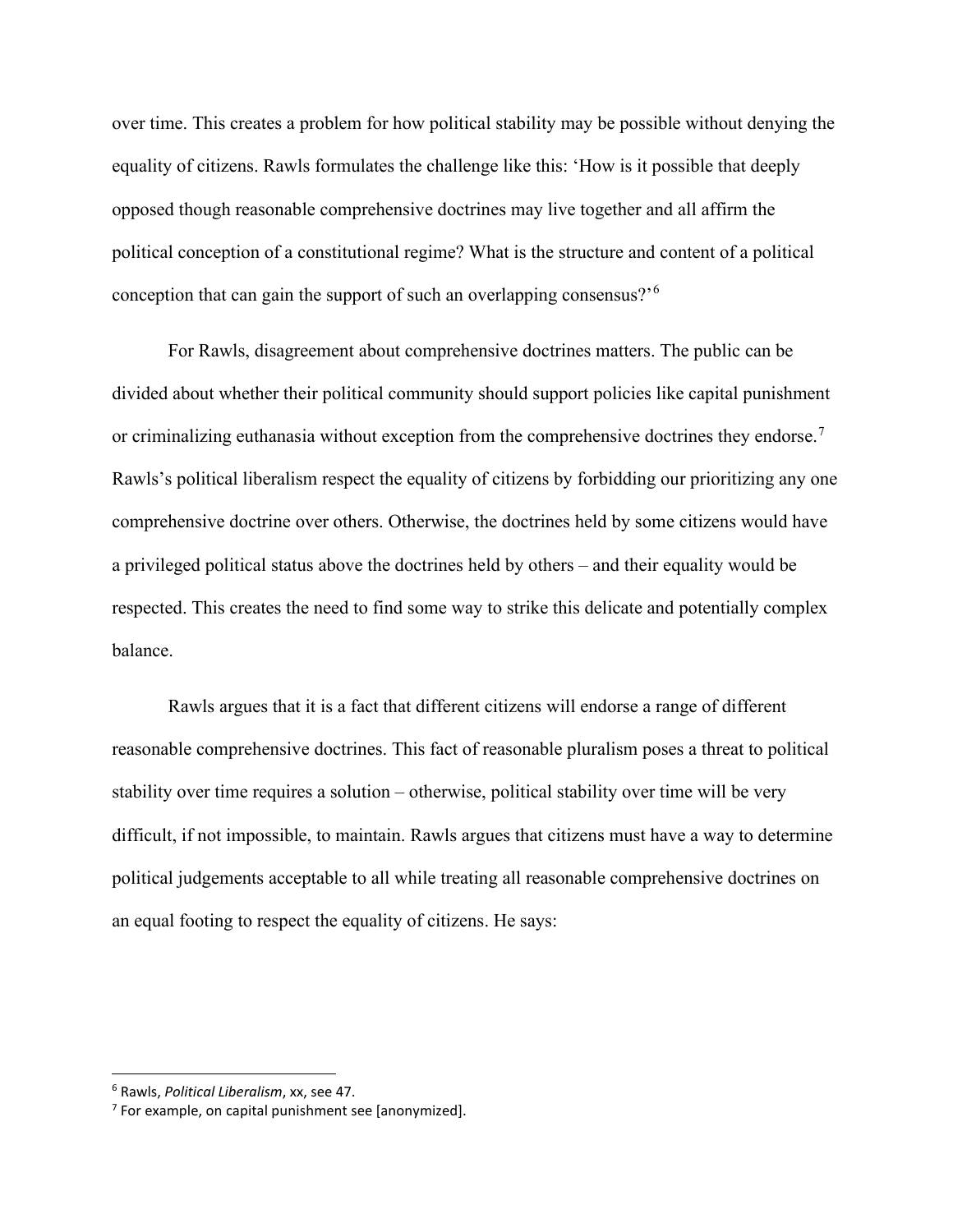Thus I believe that a democratic society is not and cannot be a community, where by a community I mean a body of persons united in affirming the same comprehensive, or partially comprehensive, doctrine the fact of reasonable pluralism which characterizes a society with free institutions makes this impossible.<sup>[8](#page-4-0)</sup>

So disagreement over comprehensive doctrines is not to be addressed by privileging one over others or by aiming to have all citizens affirm doctrine. We must find some other way to navigate reasonable pluralism.

Rawls's solution is to defend the idea of an overlapping consensus.<sup>[9](#page-4-1)</sup> This consensus is a common platform that all citizens can accept no matter which comprehensive doctrine they endorse. The consensus is conceived as a 'political conception of justice'.<sup>[10](#page-4-2)</sup> For Rawls, the threat to political stability posed by reasonable pluralism is 'a problem of political justice, not a problem about the highest good' and so requires a 'political' solution.<sup>[11](#page-4-3)</sup>

An overlapping consensus is a shared political conception of justice that citizens can reasonable accept irrespective of which comprehensive doctrine they endorse. Rawls says that 'political liberalism looks for a political conception of justice that we hope can gain the support of an overlapping consensus of reasonable religious, philosophical, and moral doctrines'.[12](#page-4-4)

<span id="page-4-0"></span><sup>8</sup> Rawls, *Justice as Fairness*, 3.

<span id="page-4-1"></span><sup>9</sup> See Rawls, *Justice as Fairness*, 32-38 and Rawls, *Political Liberalism*, 133-72. See Samuel Freeman, *Rawls* (London: Routledge, 2007): 366-71; Sebastiano Maffetone, *Rawls: An Introduction* (Cambridge: Polity, 2010): 261-74 and T. M. Scanlon, 'Rawls on Justification' in Samuel Freeman (ed.), *The Cambridge Companion to Rawls* (Cambridge: Cambridge University Press, 2003): 159-61.

<span id="page-4-2"></span><sup>10</sup> See Rawls, *Justice as Fairness*, 20.

<span id="page-4-3"></span><sup>11</sup> Rawls, *Political Liberalism*, xxvii, see 140.

<span id="page-4-4"></span><sup>12</sup> Rawls, *Political Liberalism*, 10.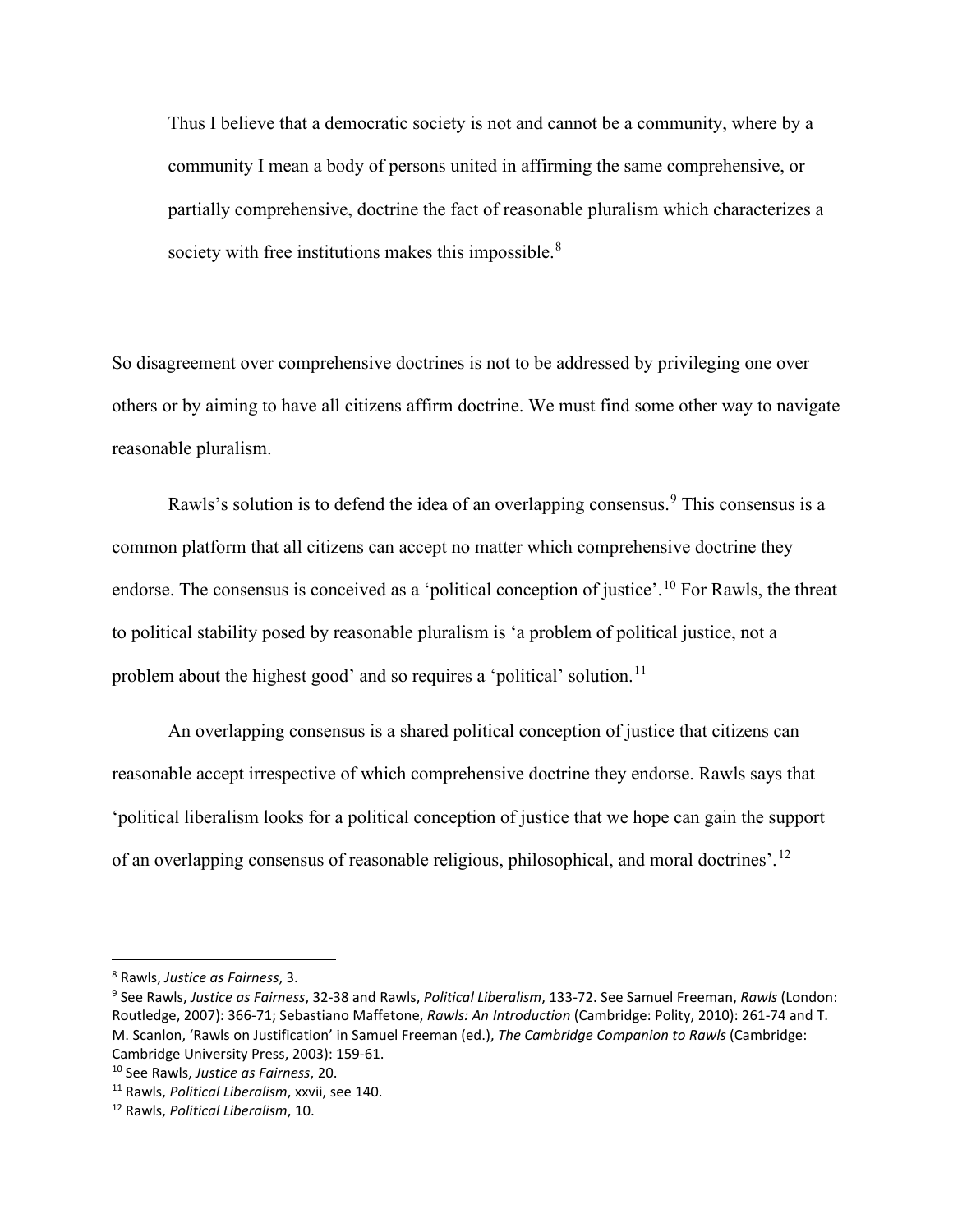Citizens can affirm an overlapping consensus as reasonable without rejecting their acceptance of any reasonable comprehensive doctrine.

They create a consensus through the use of public reasons. These reasons are claims we may reasonably offer to others for mutual acceptance available to every citizen.<sup>[13](#page-5-0)</sup> We can contrast public reasons with non-public reasons.<sup>[14](#page-5-1)</sup> The latter are reasons that might be acceptable to some, but not all, comprehensive doctrines. For example, providing a reason to endorse or reject a public policy because of the view of an organized religion's doctrine is a non-public reason because its acceptance requires our support for a particular religion's authority on that matter – and so incompatible with other reasonable comprehensive doctrines citizens may endorse.<sup>[15](#page-5-2)</sup> An overlapping consensus is only possible when all citizens can reasonably accept the public reasons offered to justify a political conception of justice all can support notwithstanding their reasonable differences. Public reasons may not settle all, or almost all, political questions we face. However, for Rawls, they are the only reasons we have to perform this important task.<sup>[16](#page-5-3)</sup>

An overlapping consensus built on public reasons creates a shared political conception of justice without setting up a new, rival comprehensive view.<sup>[17](#page-5-4)</sup> A consensus is freestanding because its acceptance does not entail any special commitment to any particular doctrine.<sup>[18](#page-5-5)</sup> In this way, Rawls claims that an overlapping consensus justifies political stability 'for the right reasons' as it respects the equality of citizens and their reasonable differences over the good.<sup>[19](#page-5-6)</sup>

<span id="page-5-0"></span><sup>13</sup> See John Rawls, 'Justice as Fairness' in *Collected Papers*, ed. Samuel Freeman (Cambridge: Harvard University Press, 2001): 208.

<span id="page-5-1"></span><sup>14</sup> See Rawls, *Justice as Fairness*, 92 and Rawls, *Political Liberalism*, 213, 220-22.

<span id="page-5-2"></span><sup>15</sup> See Rawls, 'The Idea of Public Reason Revisited' in *Law of Peoples*, 169-70 and Rawls, *Political Liberalism*, lv-lvii.

<span id="page-5-3"></span><sup>16</sup> See Rawls, *Justice as Fairness*, 26-27, 91 and Rawls, *Political Liberalism*, 163.

<span id="page-5-4"></span><sup>17</sup> See Rawls, *Political Liberalism*, xxix: 'Political liberalism is not comprehensive liberalism'.

<span id="page-5-5"></span><sup>18</sup> See Rawls, *Justice as Fairness*, 33, 37 and Rawls, *Political Liberalism*, 13.

<span id="page-5-6"></span><sup>19</sup> Rawls, *Political Liberalism*, xxxix, xli-xliii, see 96-97, 127, 144, 226.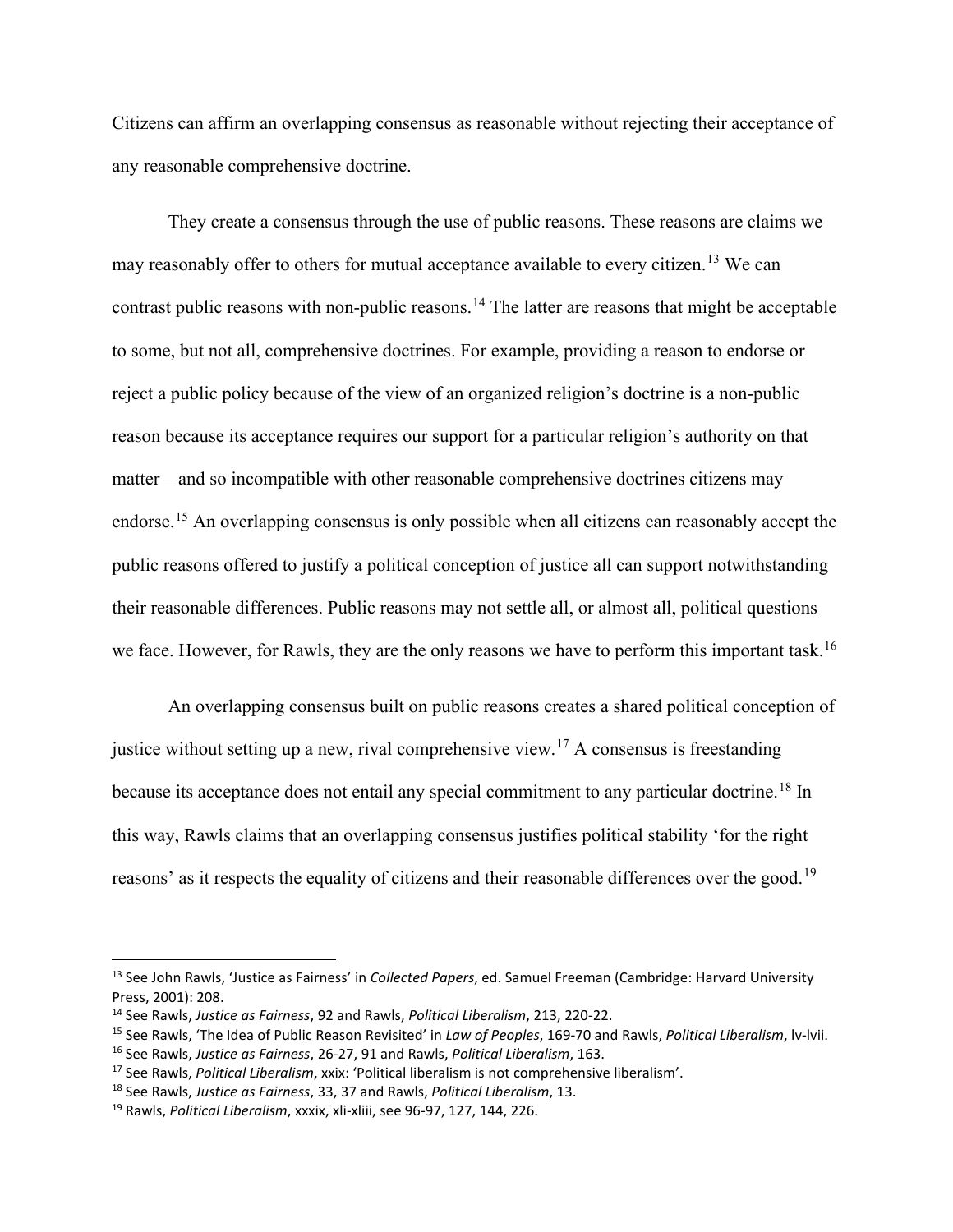### **Sen on political liberalism**

Rawls's proposal of political liberalism as a solution to the problem of political stability in light of reasonable pluralism has attracted criticism. Some, such as Kurt Baier, Brian Barry and George Klosko, have argued that political liberalism's overlapping consensus is unnecessary for securing political stability.<sup>[20](#page-6-0)</sup> They argue that there are resources in Rawls's theory of justice – such as a commitment to two principles of justice – that can forge stability despite disagreements about the good. Others like Kent Greenawalt, Michael Sandel and Leif Wenar claim an overlapping consensus is too fragile to secure political stability.<sup>[21](#page-6-1)</sup> They accept that the consensus is an important bridge connecting citizens across their reasonable differences over the good, but skeptical about how strong the ties that bind them together can be. In previous work, I have argued that we can accept both sides: Rawls does have resources in his theory to build solidarity beyond what others have identified, such as reciprocity, that can strengthen the ties that an overlapping consensus offers.<sup>[22](#page-6-2)</sup>

<span id="page-6-0"></span><sup>20</sup> See Kurt Baier, 'Justice and the Aims of Political Philosophy', *Ethics* 99 (1989): 771-90; Brian Barry, 'John Rawls and the Search for Stability', *Ethics* 105 (1995): 874-915 and George Klosko, 'Rawls's Argument from Political Stability', *Columbia Law Review* 94 (1994): 1882-97. See also Gerald Gaus, 'A Tale of Two Sets: Public Reason in Equilibrium', *Public Affairs Quarterly* 25 (2011): 305-25; Edward F. McClennen, 'Justice and the Problem of Stability', *Philosophy and Public Affairs* 18 (1989): 3-30 and Samuel Scheffler, 'The Appeal of Political Liberalism', *Ethics* 105 (1994): 4-22.

<span id="page-6-2"></span><span id="page-6-1"></span><sup>21</sup> See Kent Greenawalt, 'Some Problems with Public Reason in John Rawls's Political Liberalism', *Loyola of Los Angeles Law Review* 28 (1995): 1303-17; Michael Sandel, 'Political Liberalism', *Harvard Law Review* 107 (1994): 1765-94; Michael Sandel, *Liberalism and the Limits of Justice*, 2nd ed. (Cambridge: Cambridge University Press, 1998): 184-218 and Leif Wenar, '*Political Liberalism*: An Internal Critique', *Ethics* 106 (1995): 32-62. See Jon Garthoff, 'The Idea of an Overlapping Consensus Revisited', *Journal of Value Inquiry* 46 (2012): 183-96; Chandran Kukathas and Philip Pettit, *Rawls: A Theory of Justice and Its Critics* (Cambridge: Polity, 1990): 149; Cynthia A. Stark, 'Respecting Human Dignity: Contract versus Capabilities', *Metaphilosophy* 40 (2009): 366-81 and Iris Marion Young, ' Rawls's *Political Liberalism*', *Journal of Political Philosophy* 3 (1995): 181-90. <sup>22</sup> See [anonymized]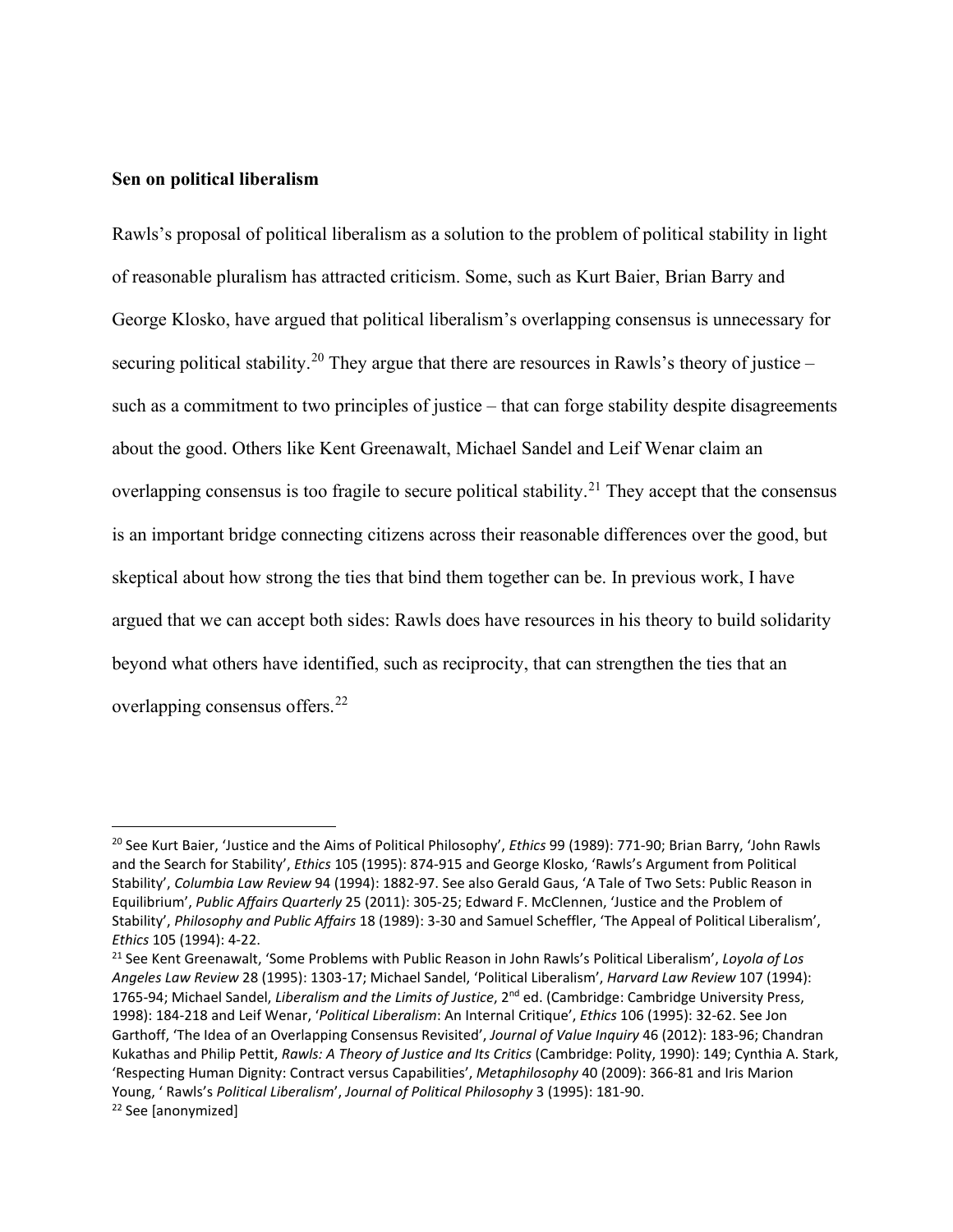One especially interesting line of criticism comes from proponents of the capabilities approach claiming that Rawls's political liberalism can be improved by incorporating capabilities into his account. How his political liberalism might be compatible with capabilities will be the subject for the rest of our discussion.

Amartya Sen argues Rawls's list of primary goods are best understood in terms of Sen's understanding of capability and so he should revise his list accordingly.<sup>[23](#page-7-0)</sup> In contrast, Rawls claims that citizens must be guaranteed primary goods above a social minimum. These primary goods are defined as 'what persons need in their status as free and equal persons, and as normal and fully cooperating members of society over a complete life'.<sup>[24](#page-7-1)</sup> These goods include the following:

- A. Basic rights and liberties, also given by a list;
- B. Freedom of movement and free choice of occupation against a background of diverse opportunities;
- C. Powers and prerogatives of offices and positions of responsibility in the political and economic institutions of the basic structure;
- D. Income and wealth; and finally,
- E. The social bases of self-respect.<sup>[25](#page-7-2)</sup>

<span id="page-7-0"></span><sup>23</sup> See Amartya Sen, 'Well-being, Agency and Freedom: The Dewey Lectures 1984', *Journal of Philosophy* LXXXII (1985): 199-201. See also Nussbaum, *Frontiers of Justice*, 141; Nussbaum, *Women and Human Development*, 68 and T. M. Scanlon, 'Value, Desire and Quality of Life' in Martha C. Nussbaum and Amartya Sen (eds), *The Quality of Life* (Oxford: Oxford University Press, 2009): 185-200, at 197-99.

<span id="page-7-1"></span><sup>24</sup> Rawls, *A Theory of Justice*, xiii.

<span id="page-7-2"></span><sup>25</sup> Rawls, *Political Liberalism*, 181.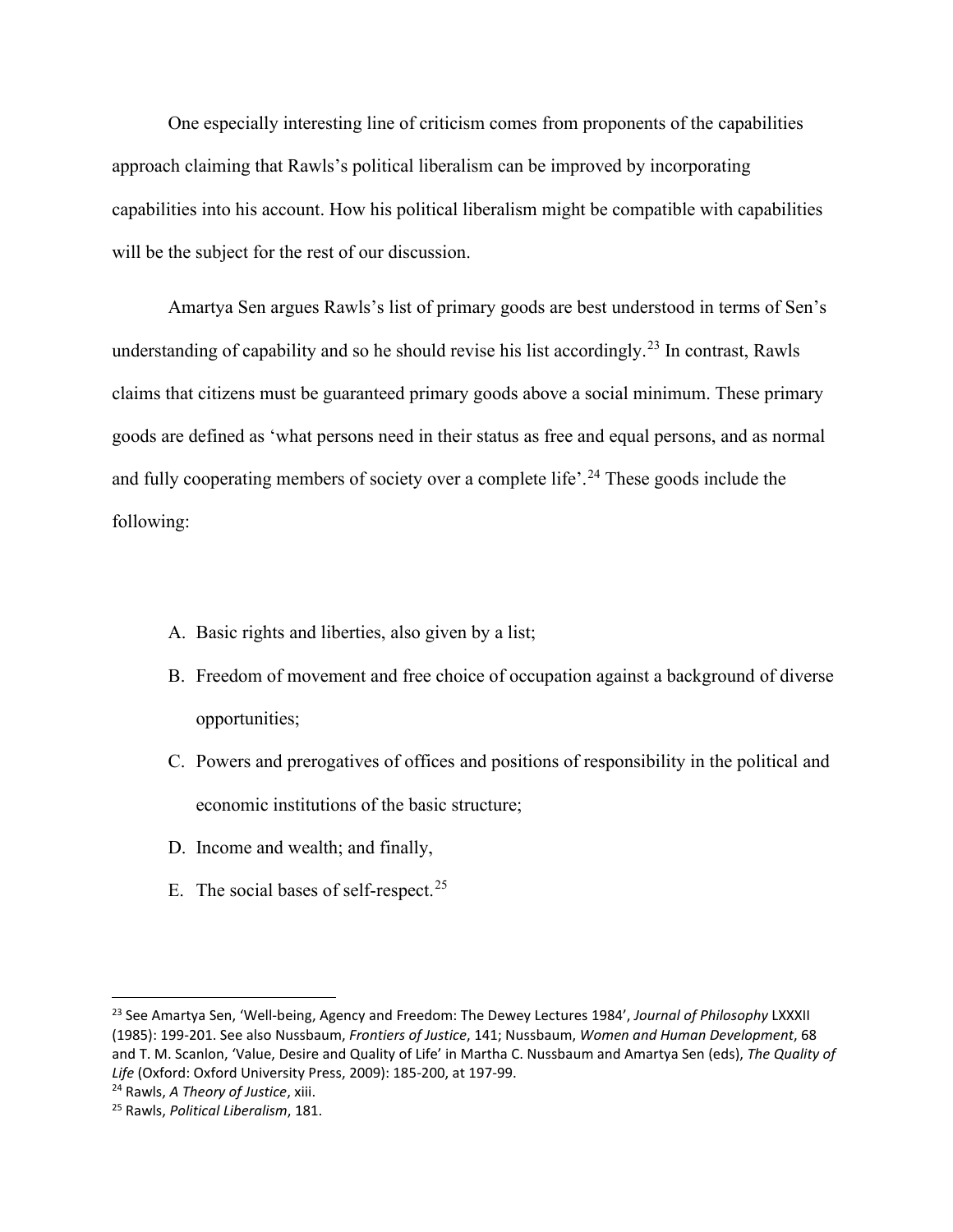If a state is unable to guarantee a social minimum of these primary goods, then it fails to satisfy the constitutional essentials of a just polity.<sup>[26](#page-8-0)</sup> This is because our capacity to understand, to apply and to act from – and not merely be in accordance with – the principles of political justice require a social minimum is achieved and makes possible what Rawls calls 'a decent human life'. $27$ 

Sen argues that Rawls should revise this account of primary goods to remove a problematic ambiguity at its centre that would help clarify their role in securing individual freedom and well-being.<sup>[28](#page-8-2)</sup> Sen says:

Some primary goods (such as "income and wealth") are no more than means to real ends . . . Other primary goods (such as "the social basis of self-respect" to which Rawls makes an explicit reference) can include aspects of the social climate, even though they are generalized *means* (in the case of "the social basis of self-respect" means to achieving self-respect). Still others (such as "liberties") can be interpreted in different ways: either as a means (liberties permit us to do things that we may value doing) or as the actual freedom to achieve certain results.<sup>[29](#page-8-3)</sup>

<span id="page-8-0"></span><sup>26</sup> See Rawls, *Political Liberalism*, 228-29.

<span id="page-8-1"></span><sup>27</sup> See Rawls, *Justice as Fairness*, 18-19, 129.

<span id="page-8-3"></span><span id="page-8-2"></span><sup>28</sup> See Amartya Sen, *Development as Freedom* (Oxford: Oxford University Press, 1999): 56; Amartya Sen, *Inequality Reexamined* (Oxford: Oxford University Press, 1995): 33; Amartya Sen, *The Idea of Justice* (London: Allen Lane, 1999): 238 and Amartya Sen, 'The Economies of Happiness and Capability' in Luigino Bruni, Flavio Comim and Maurizio Pugno (eds), *Capabilities and Happiness* (Oxford: Oxford University Press, 2008): 16-27, at 24-25. <sup>29</sup> Sen, *Development as Freedom*, 306-7.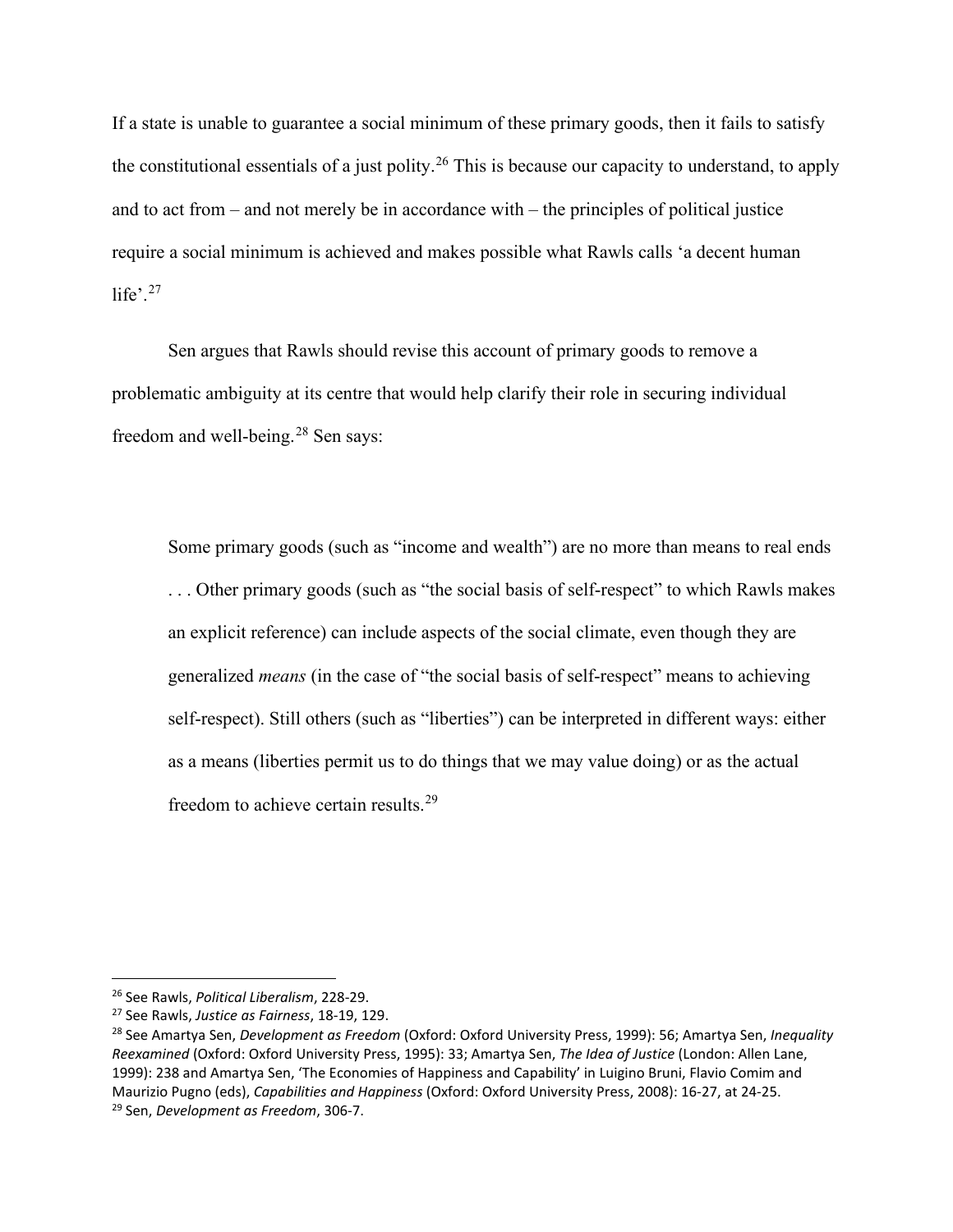Sen's argument is that Rawls understands primary goods too narrowly – as a means to satisfactory human living, but not its end.<sup>[30](#page-9-0)</sup> The problem with primary goods, for Sen, is that they fail to capture an important distinction between our '*doing* something' and our 'being *free* to do that thing'. $31$ 

Sen argues this problem can be solved by revising Rawls's account of primary goods to become capabilities.<sup>[32](#page-9-2)</sup> Sen claims that this would 'not be a foundational departure from Rawls's own programme, but mainly an adjustment'.<sup>[33](#page-9-3)</sup> This is because, for Sen, 'basic capabilities can be seen as a natural extension of Rawls's concern with primary goods' – and a more robust account of them.[34](#page-9-4) Rawls should have recognized that institutions are not always required to secure primary goods in some cases: understanding them as capabilities would correct this mistake.<sup>[35](#page-9-5)</sup>

In summary, Sen claims that Rawls's political liberalism can be compatible with capabilities. Sen argues that capabilities provide a more robust – and more consistent – understanding of primary goods within Rawls's theory. If we revise Rawls's account of primary goods, we can fit capabilities into his political liberalism and close gaps and inconsistencies in Rawls's account.

### **Nussbaum on political liberalism**

<span id="page-9-0"></span><sup>30</sup> See Sen, *The Idea of Justice*, 234.

<span id="page-9-1"></span><sup>31</sup> Sen, *The Idea of Justice*, 234, 237. Ee Sen, 'Well-Being, Agency and Freedom', 198-99.

<span id="page-9-2"></span><sup>32</sup> See Sen, *Inequality Reexamined*, 87 and Sen, *The Idea of Justice*, 64.

<span id="page-9-3"></span><sup>33</sup> See Sen, *The Idea of Justice*, 66.

<span id="page-9-4"></span><sup>34</sup> Amartya Sen, *Equality of What?* (Cambridge: Cambridge University Press, 1980): 218-19. See Sen, *Development as Freedom*, 74, 78 and Sen, *The Idea of Justice*, 262.

<span id="page-9-5"></span><sup>35</sup> Sen, *The Idea of Justice*, 90.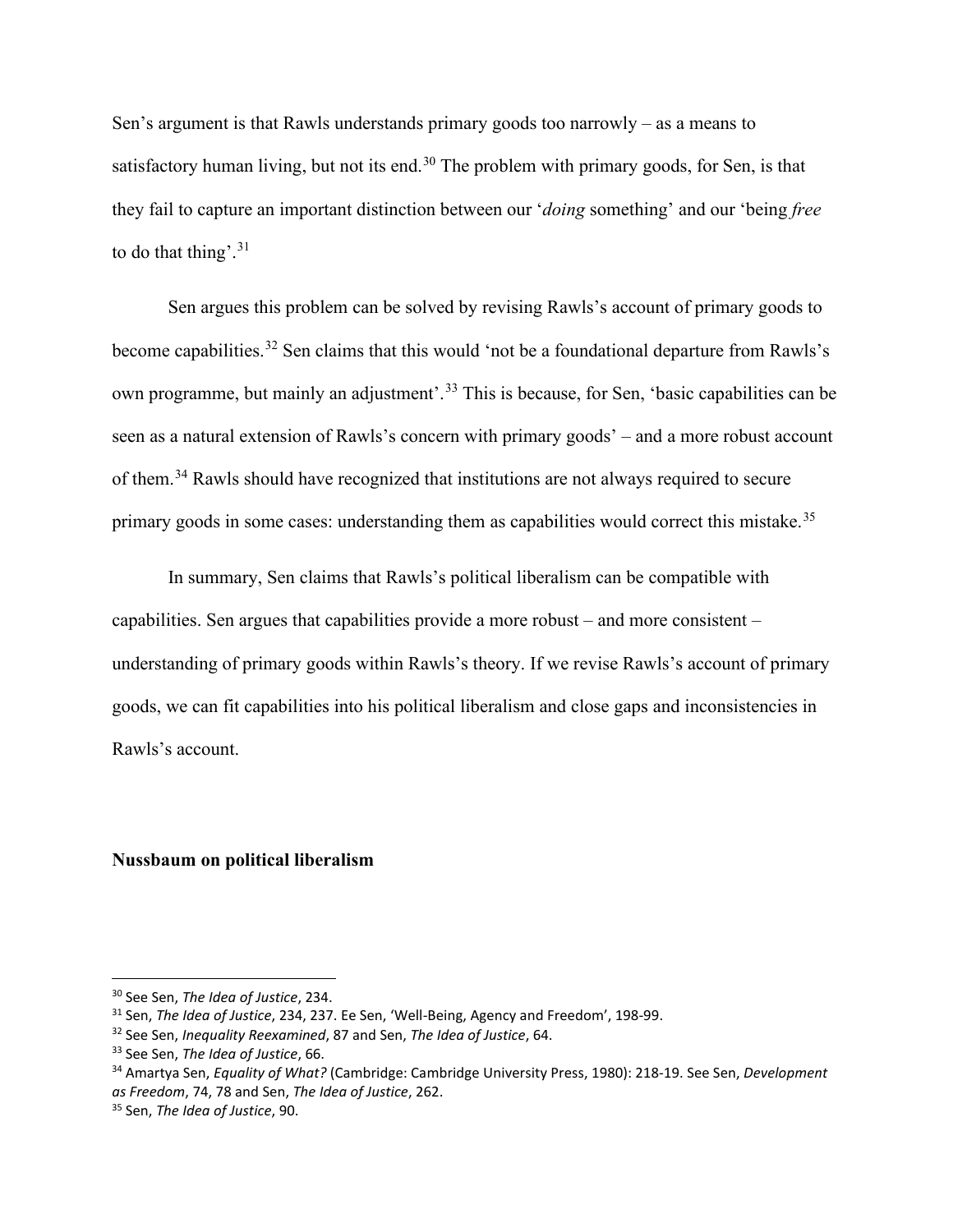Martha Nussbaum also argues that Rawls's political liberalism is compatible with her own approach to capabilities – which is in a different way from Sen's.<sup>[36](#page-10-0)</sup> Where Sen believes his capability approach can be best incorporated as an improved modification of Rawls's primary goods, Nussbaum claims her capabilities approach can be a part of an overlapping consensus – and so her different conception of capabilities is argued to fit best in a different part of political liberalism.

Nussbaum disagrees with Sen about understanding primary goods as capabilities because she believes it could jeopardize the 'desired simplicity' that Rawls aspired to with his theory of justice 'both in indexing relative social positions and in describing the point of social cooperation'.[37](#page-10-1) While she acknowledges that perhaps Rawls's theory could be made more compelling, it would come at a cost – so Sen is incorrect to argue that Rawls should accept this revision even if there is good reason for him to accept it.<sup>[38](#page-10-2)</sup>

Moreover, Nussbaum claims that if Rawls made this revision it 'would require a major overhaul of the theory [of justice], particularly as a theory of economic justice'.<sup>[39](#page-10-3)</sup> For Nussbaum, individual decisions about conceptions of the good are left by Rawls to citizens whereas the capabilities approach endorses a shared, public conception of justice where the good of others is built into the good of each citizen.<sup>[40](#page-10-4)</sup> Furthermore, capabilities are not merely instrumental to

<span id="page-10-0"></span><sup>36</sup> See Martha C. Nussbaum, *Frontiers of Justice: Disability, Nationality, Species Membership* (Cambridge: Belknap/Harvard University Press, 2006): chapters 1-3; Martha C Nussbaum, *Women and Human Development: The Capabilities Approach* (Cambridge: Cambridge University Press, 2000): 5, 14, 59, 74-75, 105 and Martha C. Nussbaum, *Creating Capabilities: The Human Development Approach* (Cambridge: Belknap/Harvard University Press, 2011): 19, 79, 89-93, 182.

<span id="page-10-1"></span><sup>37</sup> Nussbaum, *Frontiers of Justice*, 142.

<span id="page-10-2"></span> $38$  I find this criticism unconvincing because it is unclear that any rendering of capabilities – such as a list like Nussbaum's – would jeopardize desired simplicity in a list like Rawls's. This criticism may be aimed at a particular understanding of capability, namely, Sen's, but does not clearly concern alternative understandings about capabilities.

<span id="page-10-3"></span><sup>39</sup> Nussbaum, *Frontiers of Justice*, 146.

<span id="page-10-4"></span><sup>40</sup> Nussbaum, *Frontiers of Justice*, 158.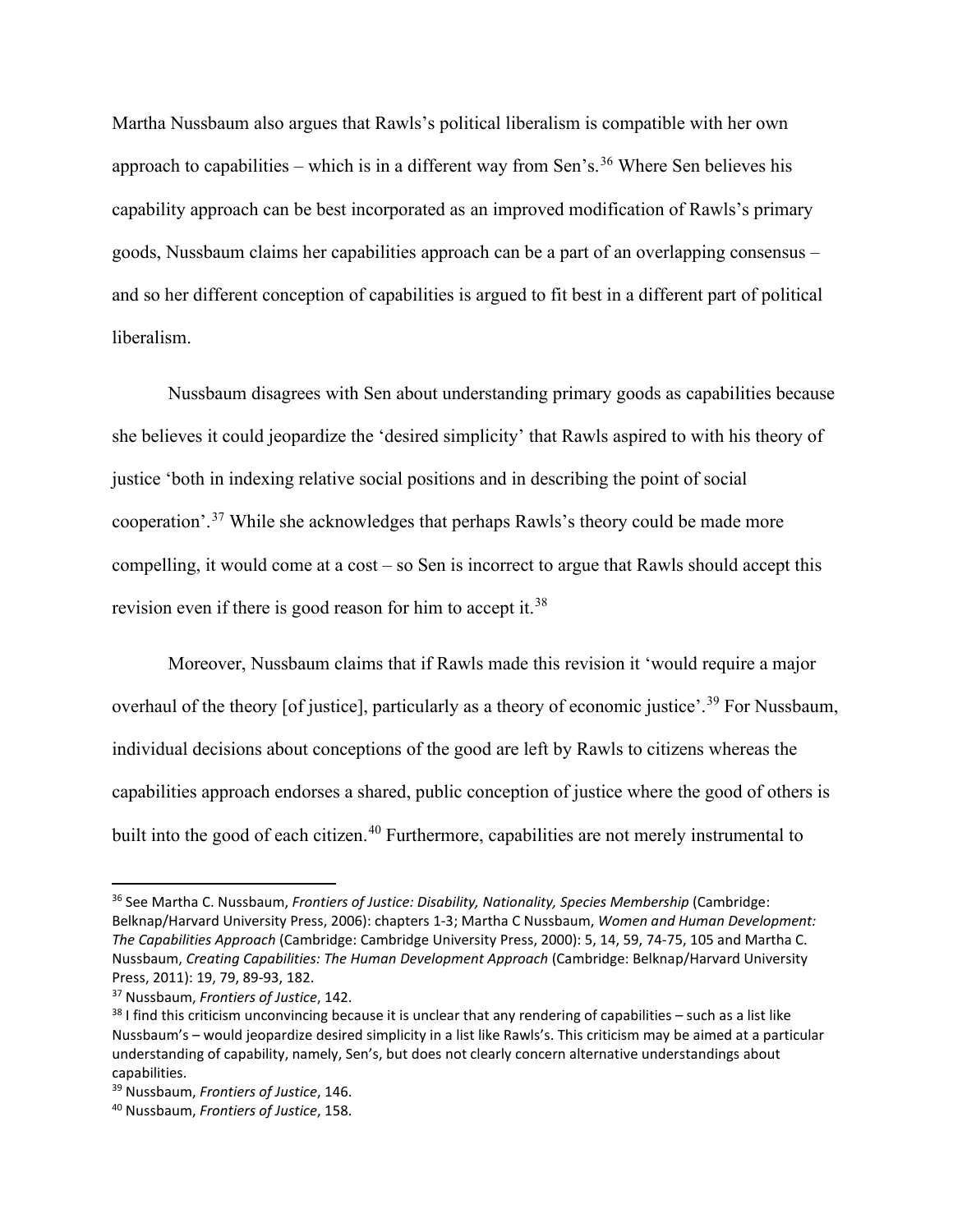human dignity, but 'as ways of realizing a life with human dignity'.<sup>[41](#page-11-0)</sup> The right and the good are inseparable and they 'seem thoroughly intertwined'.[42](#page-11-1) Capabilities are 'fundamental entitlements of citizens' and all capabilities are 'necessary for a decent and dignified human life': 'If people are below the threshold on any of the capabilities, that is a failure of basic justice, no matter how high they are on all the others'.<sup>[43](#page-11-2)</sup> In short, while Nussbaum recognizes the potential overlap between primary goods and capabilities identified by Sen, she rejects it as it largely leaves Rawls's contractarianism intact whereas capabilities are 'fundamental entitlements' that must be secured.

She argues that capabilities 'can become the object of an overlapping consensus among people who otherwise have very different comprehensive conceptions of the good'.[44](#page-11-3) Nussbaum says:

The political principles of the capabilities approach are supported by independent arguments about human dignity. We do not try to generate principles out of compassion alone, but, instead, we seek to support them and render them stable through the development of a compassion that is attuned to the political principles for which we have argued.[45](#page-11-4)

<span id="page-11-0"></span><sup>41</sup> Nussbaum, *Frontiers of Justice*, 161.

<span id="page-11-1"></span><sup>42</sup> Nussbaum, *Frontiers of Justice*, 162-63.

<span id="page-11-2"></span><sup>43</sup> Nussbaum, *Frontiers of Justice*, 166-67. See Nussbaum, *Women and Human Development*, 73 and Nussbaum, *Creating Capabilities*, 36.

<span id="page-11-3"></span><sup>44</sup> Nussbaum, *Frontiers of Justice*, 70.

<span id="page-11-4"></span><sup>45</sup> Nussbaum, *Frontiers of Justice*, 91.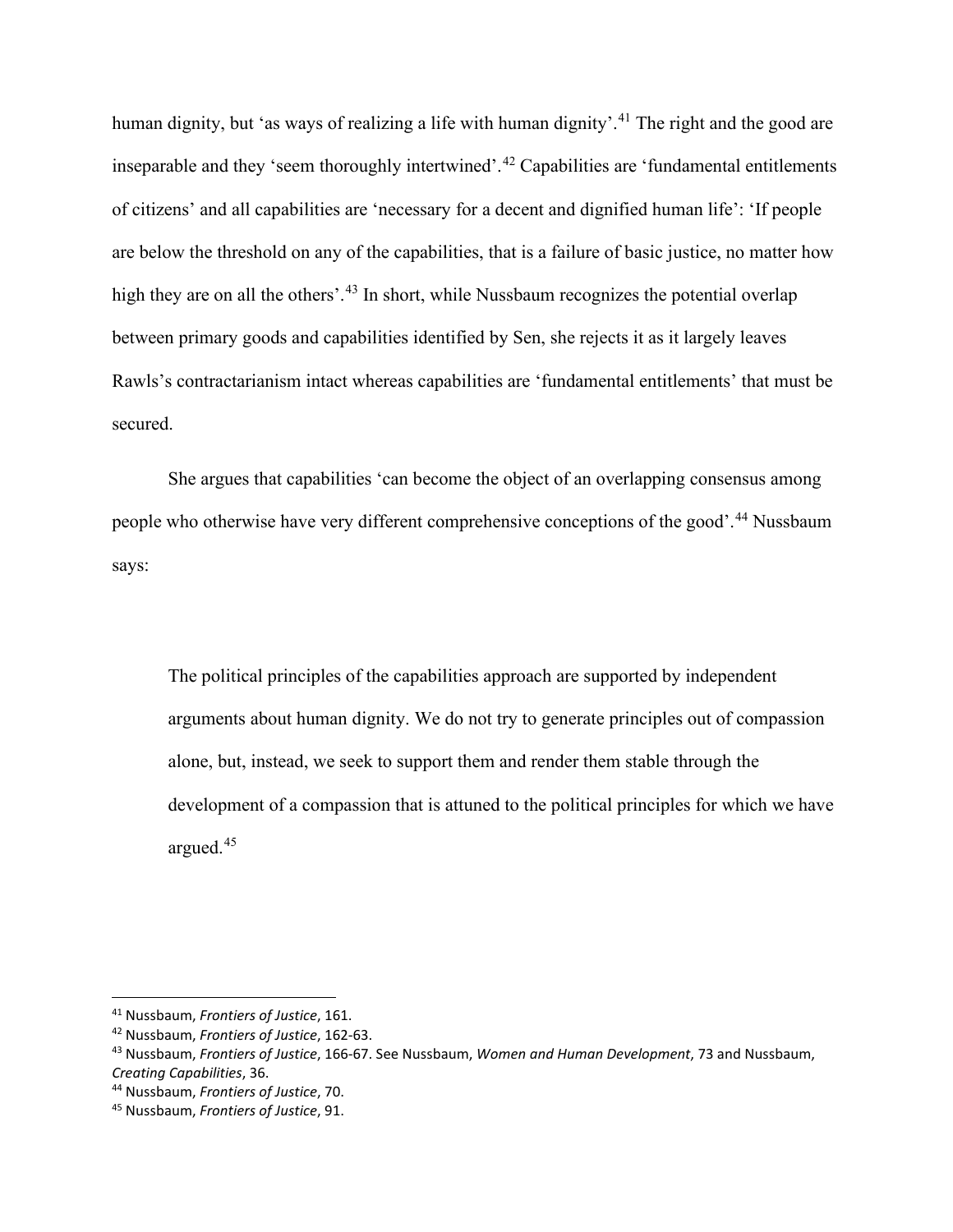For Nussbaum, capabilities can be part of an overlapping consensus because both enjoy a freestanding justification and she claims capabilities are compatible with any reasonable comprehensive doctrine.[46](#page-12-0) While she provides a list of ten capabilities, Nussbaum is also very clear that the list is not 'final' nor set in stone: 'if it turns out to lack something that experience shows to be a crucial element of a life worthy of human dignity, it can always be contested and remade'.[47](#page-12-1)

In summary, Sen claims that Rawls should revise his account of primary goods to conform to Sen's views of capability – Sen claims this would improve Rawls's account and show how capabilities and political liberalism can be made compatible. Nussbaum claims that Rawls should look to capabilities as a part of any overlapping consensus and that this is the best space to bring capabilities and political liberalism together. She argues that capabilities can fulfil the function of an overlapping consensus because any reasonable comprehensive doctrine can connect and support with capabilities. So Sen is correct to claim capabilities and political liberalism are compatible, while Nussbaum claims they are compatible in a different part of Rawls's theory (*e.g.*, an overlapping consensus) than argued for by Sen (*e.g.*, primary goods). They cannot both be correct.

### **A third way**

I believe Sen and Nussbaum are both correct to argue Rawls's political liberalism is compatible with capabilities, but not in the way that either Sen or Nussbaum claims. Sen is correct that

<span id="page-12-1"></span><span id="page-12-0"></span><sup>46</sup> Nussbaum, *Frontiers of Justice*, 79, 304-5 and Nussbaum, *Creating Capabilities*, 89-92. See Samuel Freeman, 'Frontiers of Justice: The Capabilities Approach vs. Contractarianism', *Texas Law Review* 85 (2006): 390-91. <sup>47</sup> Nussbaum, *Creating Capabilities*, 15.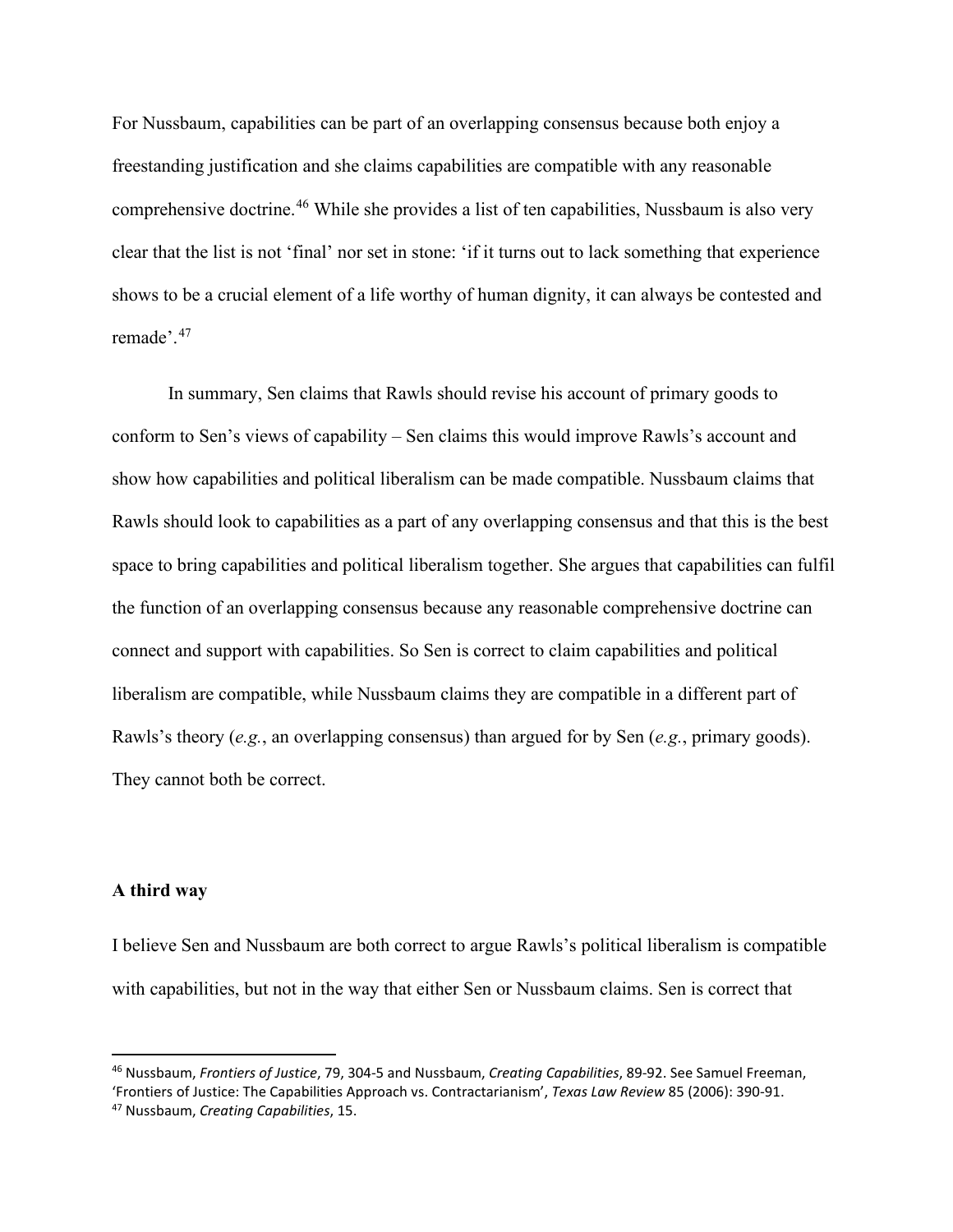capabilities are best placed as a more robust modification of primary goods, but Nussbaum's understanding of capabilities are more compatible with Rawls's theory of justice to serve as this modification. In short, Sen identifies where capabilities should be located and Nussbaum provides the better fitting view of capabilities to fulfil this role – but not *vice versa*.

To begin, Rawls considers and rejects Sen's proposed revision, but the reason for this rejection is illuminating. Rawls recognizes the significant overlap across his account of primary goods and Sen's account of capability. The issue is that the latter is broader, but in a problematic way. Rawls notes that 'I hope that now our views are in accord on the topics that concern us here, though his view has more broader aims than mine'.<sup>[48](#page-13-0)</sup> Rawls says that 'I agree with Sen that basic capabilities are of first importance and that the use of primary goods is always to be assessed in the light of assumptions about those capabilities'.<sup>[49](#page-13-1)</sup> However, Rawls argues:

In reply, it should be stressed that the account of primary goods does take into account, and does not abstract from, basic capabilities: namely, the capabilities of citizens as free and equal persons in virtue of their two moral powers. It is these powers that enable them to be normal, and fully cooperating members of society over a complete life and to maintain their status as free and equal citizens . . . These remarks locate the role of primary goods within the framework of justice as fairness as a whole . . . we see that it does recognize the fundamental relation between primary goods and persons' basic

<span id="page-13-0"></span><sup>48</sup> Rawls, *Political Liberalism*, 179.

<span id="page-13-1"></span><sup>49</sup> Rawls, *Political Liberalism*, 183.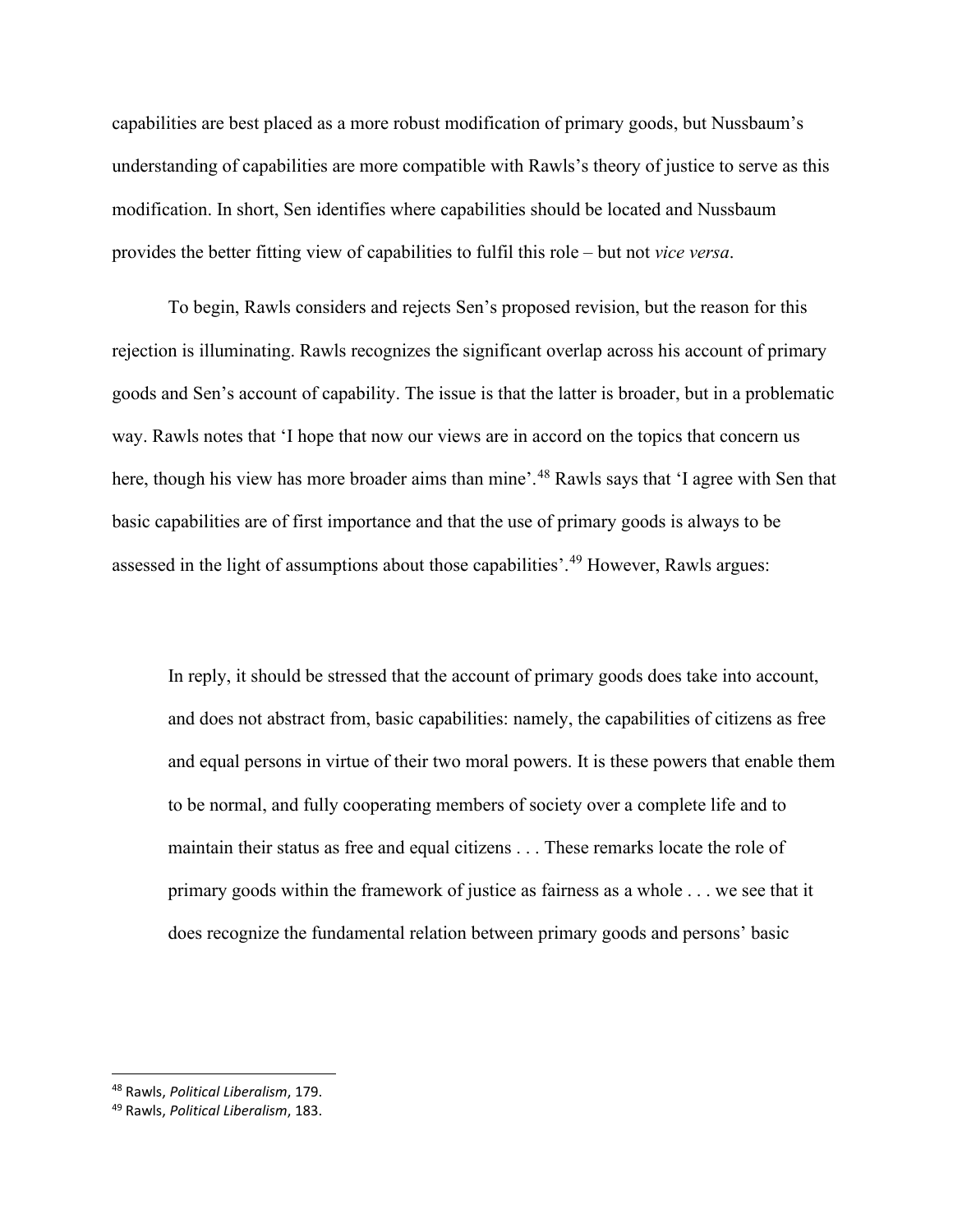capabilities. In fact, the index of those goods is drawn up by asking what things, given the basic capabilities included in the (normative) conception of citizens as free an equal.<sup>[50](#page-14-0)</sup>

Rawls argues that 'Sen might accept the use of primary goods, at least in many instances': primary goods already incorporate some substantive connection with capabilities that does not require further revision.<sup>[51](#page-14-1)</sup> Primary goods have flexibility in application even if not explicitly open to future revision over time and changing circumstances.

However, the difference is that primary goods are more determinate and easier to apply than capabilities.[52](#page-14-2) Rawls says: 'A scientific (as opposed to a normative) measure of the full range of these capabilities is impossible as a matter of practice, if not theoretically as well'.<sup>[53](#page-14-3)</sup> For Rawls, concepts, such as 'well-being', are 'not sufficiently determinate'.<sup>[54](#page-14-4)</sup> Primary goods are more attractive because they offer an account that speaks to some measure of well-being in a way that is more relevant for application to practices. Primary goods, not capabilities, satisfy the publicity criterion whereby claims of injustice are easily accessible and verifiable by all.<sup>[55](#page-14-5)</sup>

This criticism of Sen's account is much less of a problem for Nussbaum's account of capabilities as it presents a list.[56](#page-14-6) So one criticism of the capabilities approach is that it is too imprecise and does not offer 'workable criteria for interpersonal comparisons that can be

<span id="page-14-0"></span><sup>50</sup> Rawls, *Justice as Fairness*, 169-70.

<span id="page-14-1"></span><sup>51</sup> Rawls, *Justice as Fairness*, 170.

<span id="page-14-2"></span><sup>52</sup> See Rawls, *Political Liberalism*, 185.

<span id="page-14-3"></span><sup>53</sup> Rawls, *Justice as Fairness*, 171.

<span id="page-14-6"></span><span id="page-14-5"></span><span id="page-14-4"></span><sup>54</sup> Rawls, *A Theory of Justice*, 283 See G. A. Cohen, *On the Currency of Egalitarian Justice and Other Essays in Political Philosophy*, ed. Michael Otsuka (Princeton: Princeton University Press, 2011): 40-43, 47-48, 50-51. <sup>55</sup> See John Rawls, 'Social Unity and Primary Goods' in Amartya Sen and Bernard Williams (eds), *Utilitarianism and Beyond* (Cambridge: Cambridge University Press, 1982): 169-70 and Rawls, *Law of Peoples*, 13. <sup>56</sup> See Freeman, 'Frontiers of Justice', 419-20.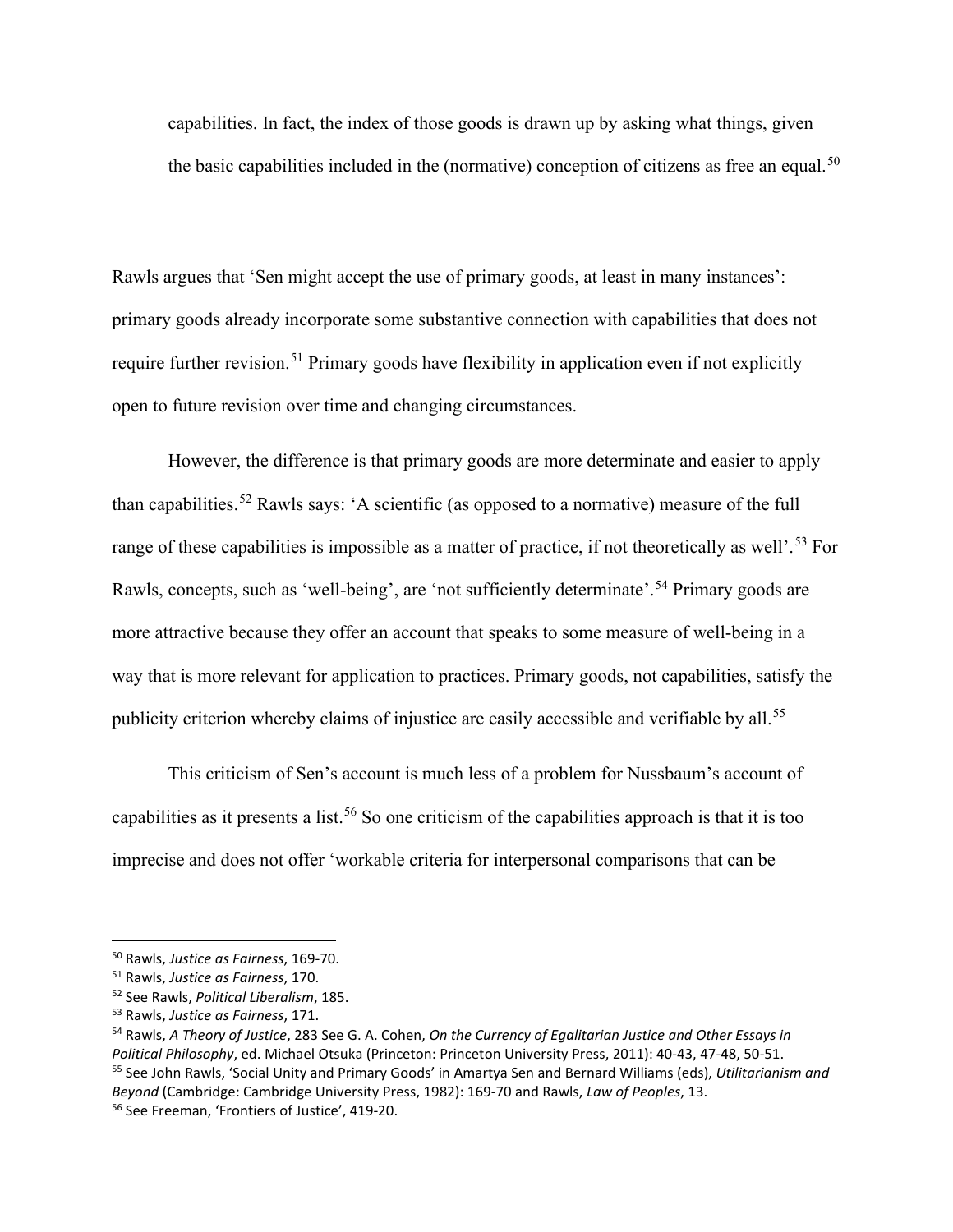publicly and, if possible, easily applied'.<sup>[57](#page-15-0)</sup> This objection can be overcome by defending a more determinate account of capabilities – like Nussbaum's – that avoids this problem.

For Rawls, every citizen is guaranteed a social minimum of primary goods. These include (a) basic rights and liberties, (b) freedom of movement and choice of occupation, (c) political and economic freedoms, (d) income and wealth and (e) 'the social bases of self-respect'.<sup>[58](#page-15-1)</sup> Thus primary goods represent a package of essential rights and freedoms, opportunities, basic needs and self-respect.

Nussbaum's capabilities approach captures this conception in a more robust alternative form. Her proposed list of ten capabilities includes Life; Bodily Health; Bodily Integrity; Senses, Imagination, Thought; Emotions; Practical Reason; Affiliation; Other Species; Play and Control Over One's Environment. Neither Nussbaum's capabilities approach nor Rawls's social minimum are meant to offer a complete account of social justice – although both claim to provide us with an essential component for any such account of 'minimum core social entitlements'.[59](#page-15-2)

Capabilities and the social minimum address the same primary goods, but capabilities provides more clarity – or what Nussbaum calls 'a rather ample social minimum'.[60](#page-15-3) While both capture a minimum of basic rights and liberties, only the capabilities approach is explicit in its relationship to human rights and rights more generally.<sup>[61](#page-15-4)</sup> They each address freedom of

<span id="page-15-0"></span><sup>57</sup> Rawls, *Political Liberalism*, 186. See Henry S. Richardson, 'Some Limitations of Nussbaum's Capabilities', *Quinnipiac Law Review* 19 (2000): 309-32 and Martha C. Nussbaum, 'Reply', *Quinnipiac Law Review* 19 (2000): 362- 65.

<span id="page-15-1"></span><sup>58</sup> Rawls, *Political Liberalism*, 181.

<span id="page-15-2"></span><sup>59</sup> See Rawls, *A Theory of Justice*, 244-45, 279 and Nussbaum, *Frontiers of Justice*, 75. See [anonymized].

<span id="page-15-3"></span><sup>60</sup> Nussbaum, *Creating Capabilities*, 40.

<span id="page-15-4"></span><sup>61</sup> See Nussbaum, *Frontiers of Justice* 78; Nussbaum, *Creating Capabilities*, 62; Martha C. Nussbaum, 'Capabilities and Human Rights', *Fordham Law Review* 66 (1997): 273-300 and Martha C. Nussbaum, 'Capabilities, Entitlements, Rights: Supplementation and Critique', *Journal of Human Development and Capabilities* 12 (2011); 23-37.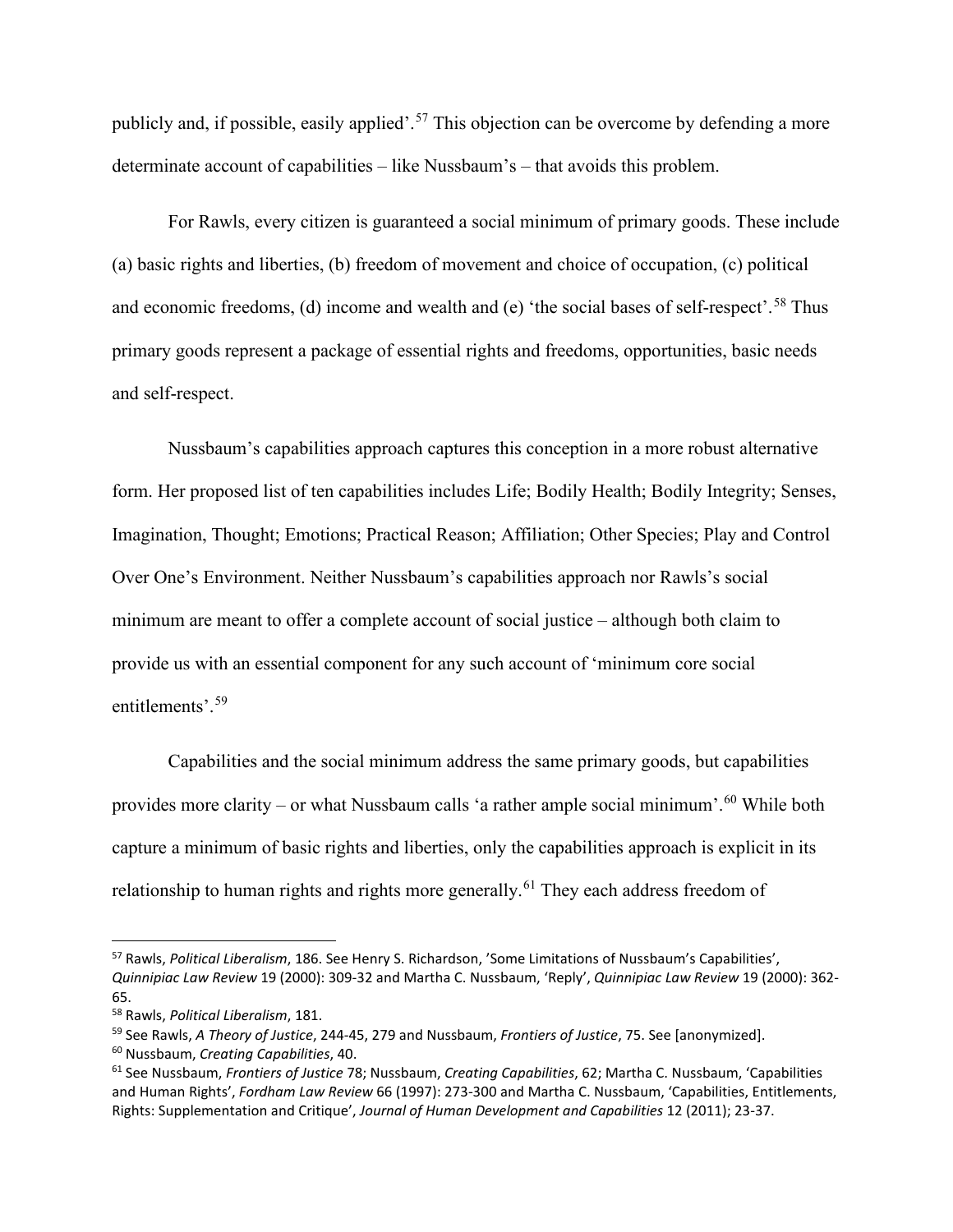movement and occupational choice, yet capabilities develops greater specification of their importance for human flourishing and related goods, such as affiliation, recreation and some measure of control over political and material environments. Thus capabilities – as understood by Nussbaum – do not merely map onto primary goods, but the former provide an extended view of the latter. Nussbaum's list of capabilities is a better fit with Rawls's list of primary goods than Sen's capability approach which eschews such lists and does not focus on the need to satisfy a threshold minimum like Nussbaum's capabilities approach and Rawls's social minimum of primary goods does.

The second and more crucial reason why Rawls rejects Sens's proposed revision of the primary goods as capabilities is because Rawls understood capabilities as a kind of comprehensive doctrine. Rawls argues that political liberalism 'presupposes no particular comprehensive view, and hence may be supported by an enduring overlapping consensus of reasonable doctrines'.<sup>[62](#page-16-0)</sup>Rawls believes that primary goods have a more limited nature than capabilities. These goods are understood within a political conception of justice that address the needs of citizens and 'not anyone's idea of the basic values of human life and must not be so understood'.<sup>[63](#page-16-1)</sup> Rawls says: 'Justice as fairness rejects the idea of comparing and maximizing overall well-being in matters of political justice': primary goods should not be understood in terms of 'anyone's idea of the basic values of human life . . . however essential their possession'.[64](#page-16-2) Political liberalism would then best respect the fact of reasonable pluralism and endorse a political conception 'that is mutually acceptable to citizens generally'.<sup>[65](#page-16-3)</sup>

<span id="page-16-0"></span><sup>62</sup> Rawls, *Justice as Fairness*, 37.

<span id="page-16-1"></span><sup>63</sup> Rawls, *Political Liberalism*, 188.

<span id="page-16-2"></span><sup>64</sup> Rawls, *Political Liberalism*, 188.

<span id="page-16-3"></span><sup>65</sup> Rawls, *Political Liberalism*, 188.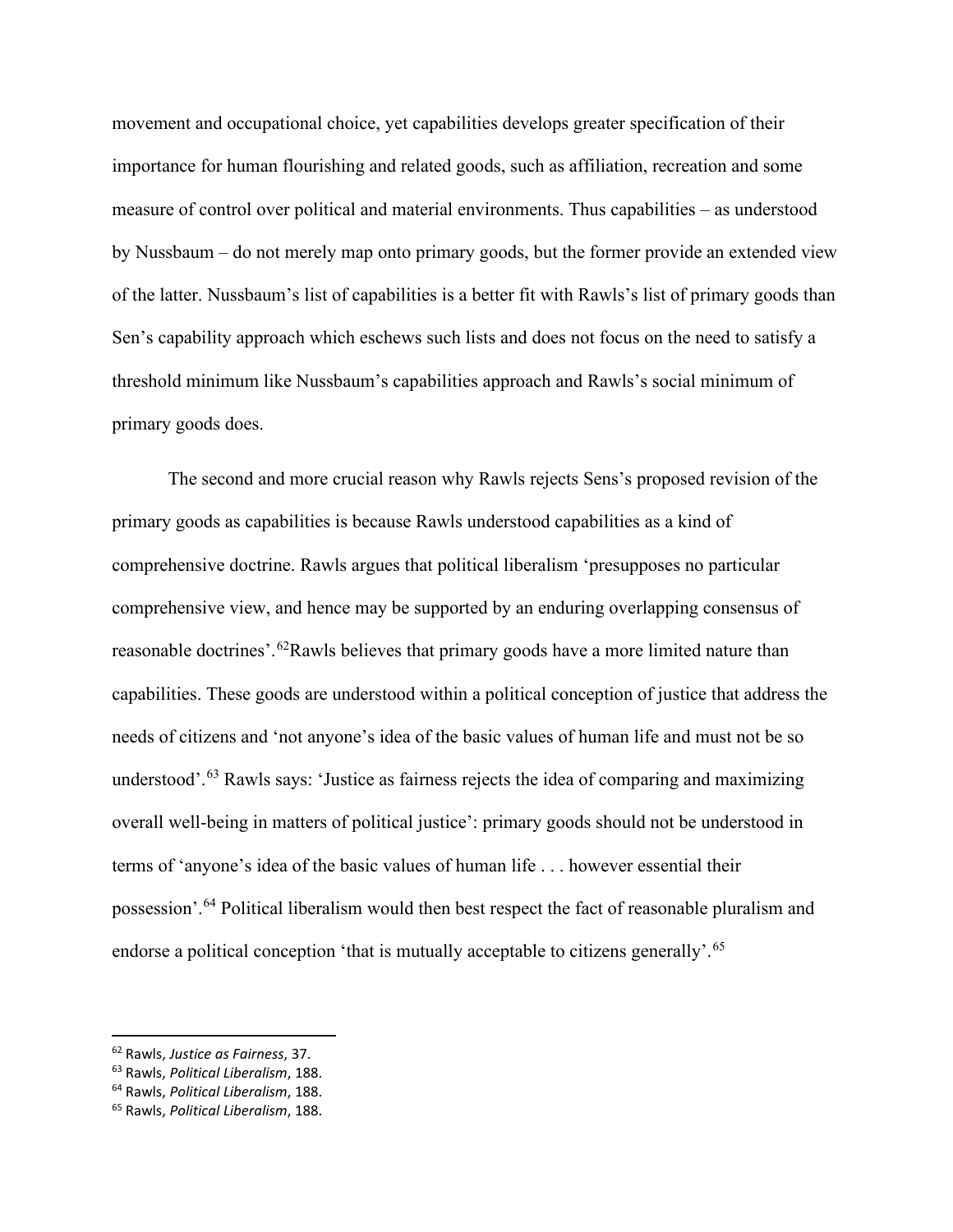The problem with this objection is that it assumes without argument that the capabilities approach is an overly substantive view about the good that a person might reasonably reject. The primary goods are compatible with any reasonable comprehensive doctrine. So Rawls cannot be opposed to any endorsement of goods for fear that they might be incompatible with reasonable pluralism without denying primary goods altogether. Rawls is clear that primary goods overlap to some substantial degree with capabilities, such as the need to secure the guarantee of moral powers for each individual. Rawls appears to claim that primary goods are different from capabilities because they provide a sufficiently 'thin' conception of the good endorsable by all reasonable persons. Primary goods are a sufficiently thin conception because they are compatible with any reasonable comprehensive doctrine. But what Rawls needs to argue is not that primary goods are sufficiently thin, but rather that capabilities are too 'thick': the issue is then not whether capabilities are more robust than primary goods, but incompatible with any reasonable doctrine. If they are not, then his objection fails – and it does fail. The capabilities approach is not a fully comprehensive doctrine as even its leading critics accept.<sup>[66](#page-17-0)</sup>

Rawls's concern is directed towards a specific understanding of capability, namely, Sen's approach. This is a more 'thick' conception than Nussbaum's insofar as only the latter has a particular focus on satisfying a threshold in a manner not dissimilar to how Rawls employs primary goods and their social minimum. This minimum is potentially compatible for all in a way that a view of capability without specified thresholds does not. In this way, Nussbaum's list makes a better fit with Rawls's list without importing a full comprehensive doctrine – a risk that Rawls thought possible with Sen's capability approach.

<span id="page-17-0"></span> $66$  See Thomas Pogge, 'A Critique of the Capabilities Approach' in Henry Brighouse and Ingrid Robeyns (eds), *Measuring Justice: Primary Goods and Capabilities* (Cambridge: Cambridge University Press, 2010): 19-20.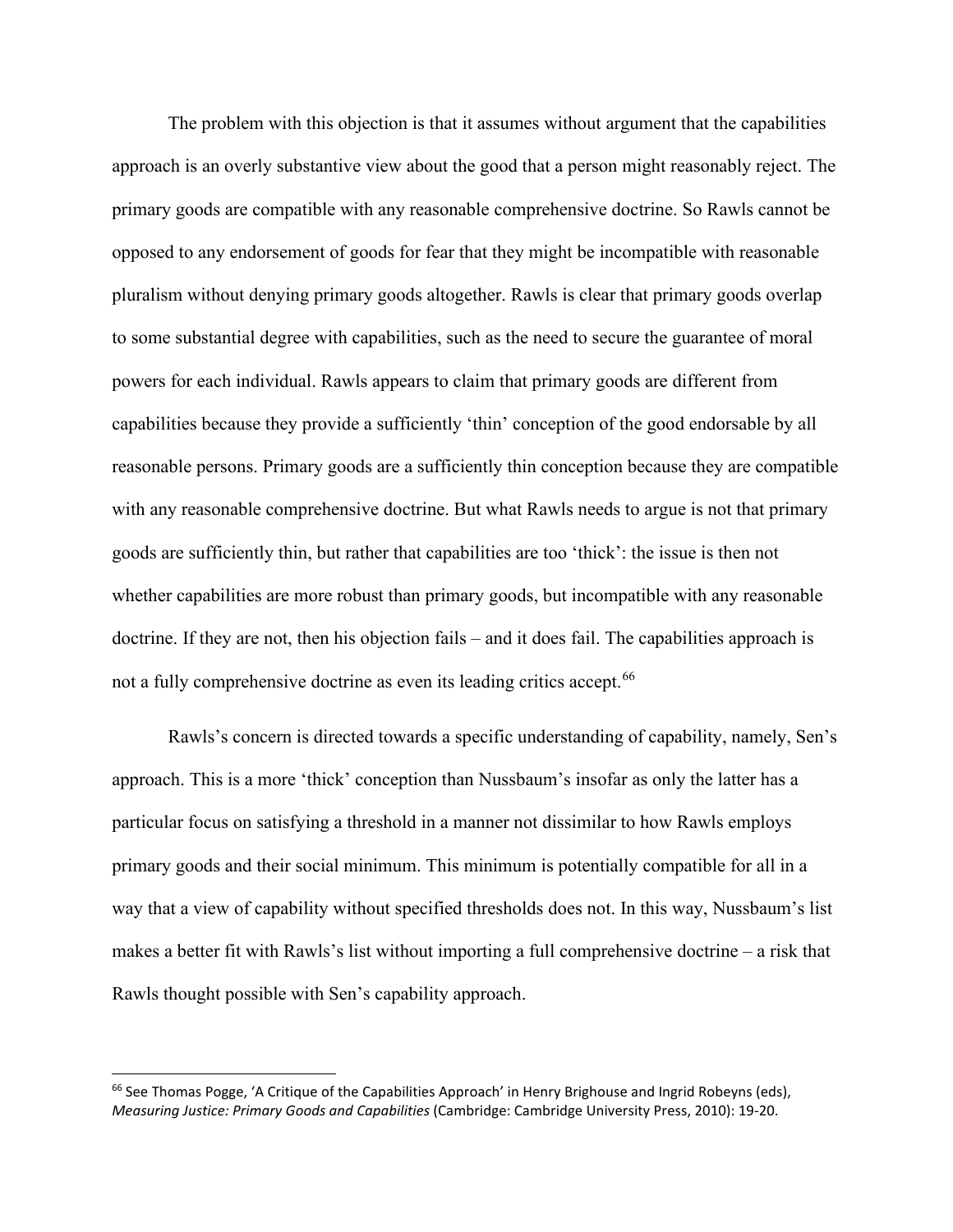However, Nussbaum did not accept Sen's view that capabilities are best incorporated into political liberalism as a revised view of primary goods, but instead as part of an overlapping consensus, she acknowledges the close connection between her list of capabilities and Rawls's primary goods and she says her list 'could figure as an account of primary goods'.<sup>[67](#page-18-0)</sup> But she could also have noted a further substantive connection between capabilities and primary goods in that both are understood in terms of threshold satisfaction: what matters for Nussbaum is that opportunities to exercise capabilities above a threshold can obtain and what matters for Rawls is primary goods can be enjoyed above a social minimum. As Nussbaum notes, 'the notion of a threshold is more important in my account than the notion of full capability equality'.<sup>[68](#page-18-1)</sup> We look to ensuring we are all above a threshold as a fundamental concern of justice for every individual without trade-offs between capabilities – and likewise between primary goods. For these reasons, Nussbaum's account of capabilities seems the better fit despite her reservations about revising Rawls's primary goods in terms of capabilities.

Nussbaum's argument for understanding capabilities as part of an overlapping consensus is problematic – and because of the specific content she builds into her capabilities. For example, the capability of Bodily Integrity includes a right to 'choice in matters of reproduction'.[69](#page-18-2) If her capabilities approach is to be a part of an overlapping consensus, then it must be acceptable to any reasonable comprehensive doctrine – and these doctrines include all major world faiths.<sup>[70](#page-18-3)</sup> The problem here is not that Bodily Integrity is a capability, but that Bodily Integrity is given with the specific content of providing for a right to reproductive choice. This is because not all

<span id="page-18-0"></span><sup>67</sup> Nussbaum, *Frontiers of Justice*, 116. See Nussbaum, *Women and Human Development*, 5, 74-75.

<span id="page-18-1"></span><sup>68</sup> See Nussbaum, *Women and Human development*, 12.

<span id="page-18-2"></span><sup>69</sup> Martha C. Nussbaum, *Sex and Social Justice* (Oxford: Oxford University Press, 1999): 41.

<span id="page-18-3"></span><sup>70</sup> See Rawls, *Political Liberalism*, 59.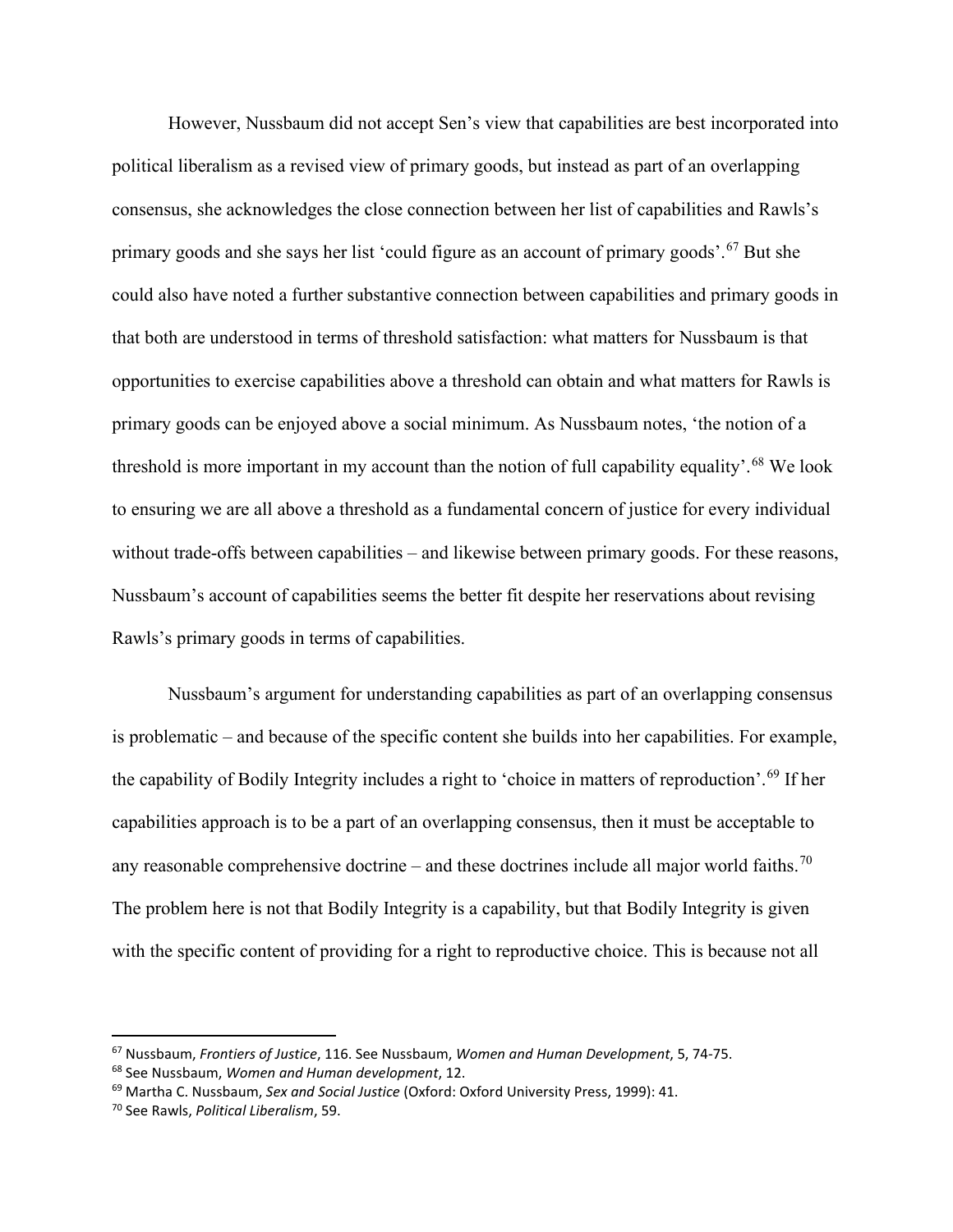major world religions – Roman Catholicism as only one of several examples – would accept this right upfront. It is possible through the use of public reasons to make the argument for reproductive choice in a way that Catholics could access – perhaps even on grounds of Bodily Integrity – even if most, it not all, did not find these reasons compelling. The possibility of Catholicism does not rule out the community's acceptance of reproductive rights, but any acceptance will need to be achieved through public reasons and not assumed – or given – through a foundation built on an overlapping consensus with parts *prima facie* objectionable to Catholics. Nussbaum's problem is easily avoided by not so narrowing construing this capability in a way that cannot be accepted by every reasonable comprehensive doctrine.

There are also more controversial issues regarding other capabilities. Another capability on Nussbaum's list is Play which provides individuals with a minimum right 'to enjoy recreational activities'.[71](#page-19-0) All citizens are guaranteed at least a minimum to ensure each has a minimally decent life. However, not all major world religions accept leisure as a good – including the Puritans who helped found America.<sup>[72](#page-19-1)</sup> They may be wrong about the importance of play, but this is to be weighed up – in Rawls's political liberalism – through the interplay of public reason and not a given upfront.

In summary, Nussbaum's capabilities are provided with content that may clash with central tenets of the major world religions included in Rawls's list of reasonable comprehensive doctrines. It is clear that each can have their objections to policies over reproductive choice or leisure activities through the interplay of public reason. However, the content of Nussbaum's capabilities seems to close off this conversation before it begins. Perhaps if left more 'thin' and

<span id="page-19-0"></span><sup>71</sup> Nussbaum, *Sex and Social Justice*, 41-42.

<span id="page-19-1"></span> $72$  I am grateful to Derek Matravers for raising this objection to me.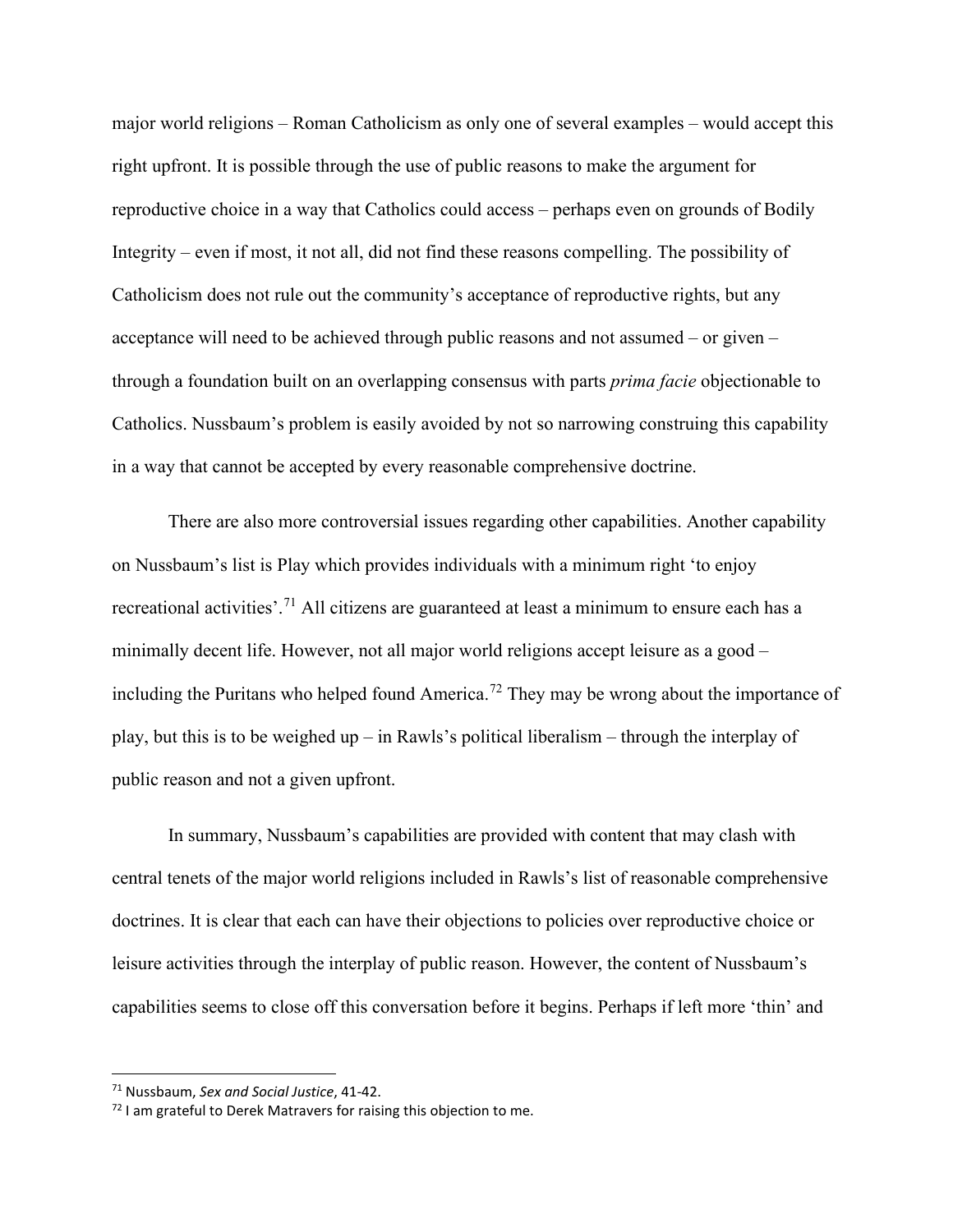specified more minimally there would be less concern. As stated, the content of Nussbaum's capabilities does not make obvious their being automatically a part of any reasonable comprehensive doctrine. So while the list provides a more robust list of primary goods that we might accept in an original position, her list seems too thick to be accepted as an overlapping consensus by individuals from any comprehensive doctrine. Nussbaum is correct that capabilities can be compatible with Rawls's political liberalism and she offers an account that can achieve this result, but not where she thought (*e.g.*, overlapping consensus) but instead somewhere else (*e.g.*, primary goods).

### **Conclusion**

This essay has explored the relationship between capabilities and political liberalism. Both Amartya Sen and Martha Nussbaum argue that their different views on capabilities are compatible with political liberalism in different places. Sen claims capabilities should be seen as a revision of primary goods while Nussbaum argues capabilities should form part of an overlapping consensus.

I have argued that they are both right – and incorrect. Sen correctly identifies where capabilities and political liberalism are most compatible. While Rawls raises objections specifically about how Sen's capability approach is too 'thick' and closer to a comprehensive doctrine, these objections can be met by Nussbaum's capabilities approach which is more 'thin', uses a list, focuses on meeting a minimum threshold and so a more ready fit with Rawls's list of primary goods. So Sen is correct about where to find compatibility, but it is Nussbaum who has the capabilities approach that is the most compatible at that specific point.